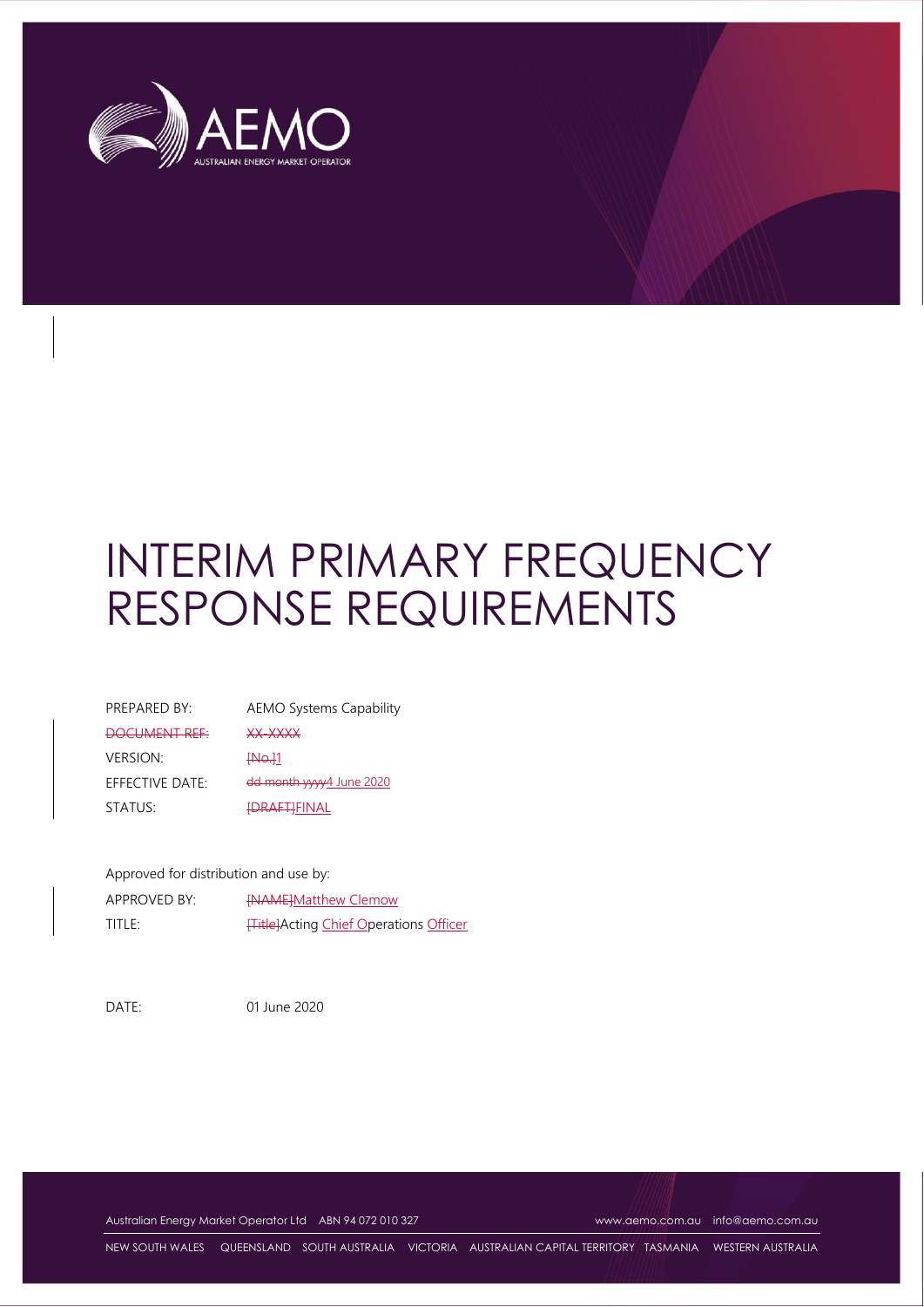

# **VERSION RELEASE HISTORY**

|       | Version Effective date                   | Summary of changes |
|-------|------------------------------------------|--------------------|
| 1.0.1 | dd [Month] 20yy4 June First Issueversion |                    |
|       | 2020                                     |                    |

 $\overline{\phantom{a}}$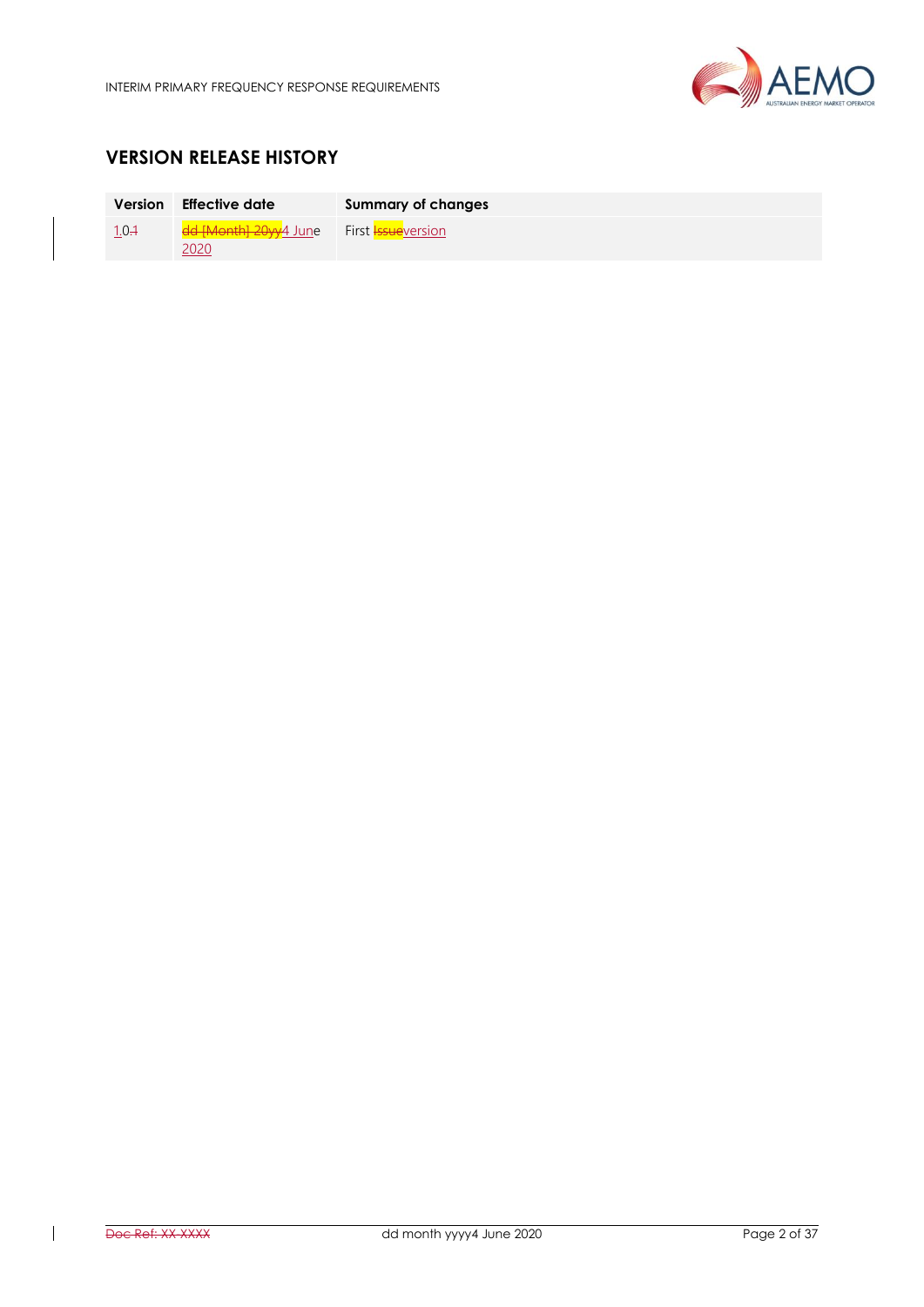

# **CONTENTS**

| 1.1.<br>Purpose and scope<br>1.2.<br>Definitions and interpretation <b>Executive Construction Construction Construction</b><br><b>REQUIREMENT TO PROVIDE PFR</b><br>2.<br>2.1<br><b>Basic requirement</b><br><u> 1980 - Johann Barn, fransk politik (d. 1980)</u><br>No stored energy to meet requirement entries and the store of the store of the store of the store of the store<br>2.2.<br>2.3.<br>Interaction between dispatch instructions and PFR Settings<br><b>PRIMARY FREQUENCY RESPONSE PARAMETERS</b><br>3.<br>3.1<br>General<br><u> 1989 - Johann Stoff, amerikansk politiker (d. 1989)</u><br>3.2.<br>Affected GS Deadband <b>Constant Constant Constant Constant Constant Constant Constant Constant Constant Constant</b><br>3.3.<br>Droop<br><u> 1989 - Andrea State Barbara, amerikan basar dan berasal dan berasal dalam basa dan berasal dan berasal dalam</u><br>3.4.<br>Response Time and the contract of the contract of the contract of the contract of the contract of the contract of the contract of the contract of the contract of the contract of the contract of the contract of the contract<br><b>ADDITIONAL PERFORMANCE REQUIREMENTS</b><br>4.<br>4.1<br>No Withdrawal of Response <b>No. 1988</b> No. 1998 No. 1998 No. 1998 No. 1999 No. 1999 No. 1999 No. 1999 No. 1999 No. 1999 No. 1999 No. 1999 No. 1999 No. 1999 No. 1999 No. 1999 No. 1999 No. 1999 No. 1999 No. 1999 No. 1999 No. 1<br>4.2.<br>Range of Response<br><u> 1989 - Johann Barn, amerikansk politiker (d. 1989)</u><br>4.3.<br>Continuity of Response <b>Continuity of Response</b><br><b>INITIATION OF APPLICATION</b><br>5.<br>5.1<br><b>Existing Affected Generators</b><br><u> 1988 - Johann Stein, fransk politik (d. 1988)</u><br>5.2.<br><b>Connection Applicants Connection Applicants</b><br><b>AEMO ASSESSMENT</b><br>6.<br><u> 1980 - Andrea Barbara, amerikana amerikana amerikana amerikana amerikana amerikana amerikana amerikana amerik</u><br>6.1 | 5<br>5<br>6<br>6<br>6<br>6<br>7<br>7<br>7<br>8<br>8 |
|--------------------------------------------------------------------------------------------------------------------------------------------------------------------------------------------------------------------------------------------------------------------------------------------------------------------------------------------------------------------------------------------------------------------------------------------------------------------------------------------------------------------------------------------------------------------------------------------------------------------------------------------------------------------------------------------------------------------------------------------------------------------------------------------------------------------------------------------------------------------------------------------------------------------------------------------------------------------------------------------------------------------------------------------------------------------------------------------------------------------------------------------------------------------------------------------------------------------------------------------------------------------------------------------------------------------------------------------------------------------------------------------------------------------------------------------------------------------------------------------------------------------------------------------------------------------------------------------------------------------------------------------------------------------------------------------------------------------------------------------------------------------------------------------------------------------------------------------------------------------------------------------------------------------------------------------------------------------------|-----------------------------------------------------|
|                                                                                                                                                                                                                                                                                                                                                                                                                                                                                                                                                                                                                                                                                                                                                                                                                                                                                                                                                                                                                                                                                                                                                                                                                                                                                                                                                                                                                                                                                                                                                                                                                                                                                                                                                                                                                                                                                                                                                                          |                                                     |
|                                                                                                                                                                                                                                                                                                                                                                                                                                                                                                                                                                                                                                                                                                                                                                                                                                                                                                                                                                                                                                                                                                                                                                                                                                                                                                                                                                                                                                                                                                                                                                                                                                                                                                                                                                                                                                                                                                                                                                          |                                                     |
|                                                                                                                                                                                                                                                                                                                                                                                                                                                                                                                                                                                                                                                                                                                                                                                                                                                                                                                                                                                                                                                                                                                                                                                                                                                                                                                                                                                                                                                                                                                                                                                                                                                                                                                                                                                                                                                                                                                                                                          |                                                     |
|                                                                                                                                                                                                                                                                                                                                                                                                                                                                                                                                                                                                                                                                                                                                                                                                                                                                                                                                                                                                                                                                                                                                                                                                                                                                                                                                                                                                                                                                                                                                                                                                                                                                                                                                                                                                                                                                                                                                                                          |                                                     |
|                                                                                                                                                                                                                                                                                                                                                                                                                                                                                                                                                                                                                                                                                                                                                                                                                                                                                                                                                                                                                                                                                                                                                                                                                                                                                                                                                                                                                                                                                                                                                                                                                                                                                                                                                                                                                                                                                                                                                                          |                                                     |
|                                                                                                                                                                                                                                                                                                                                                                                                                                                                                                                                                                                                                                                                                                                                                                                                                                                                                                                                                                                                                                                                                                                                                                                                                                                                                                                                                                                                                                                                                                                                                                                                                                                                                                                                                                                                                                                                                                                                                                          |                                                     |
|                                                                                                                                                                                                                                                                                                                                                                                                                                                                                                                                                                                                                                                                                                                                                                                                                                                                                                                                                                                                                                                                                                                                                                                                                                                                                                                                                                                                                                                                                                                                                                                                                                                                                                                                                                                                                                                                                                                                                                          |                                                     |
|                                                                                                                                                                                                                                                                                                                                                                                                                                                                                                                                                                                                                                                                                                                                                                                                                                                                                                                                                                                                                                                                                                                                                                                                                                                                                                                                                                                                                                                                                                                                                                                                                                                                                                                                                                                                                                                                                                                                                                          |                                                     |
|                                                                                                                                                                                                                                                                                                                                                                                                                                                                                                                                                                                                                                                                                                                                                                                                                                                                                                                                                                                                                                                                                                                                                                                                                                                                                                                                                                                                                                                                                                                                                                                                                                                                                                                                                                                                                                                                                                                                                                          |                                                     |
|                                                                                                                                                                                                                                                                                                                                                                                                                                                                                                                                                                                                                                                                                                                                                                                                                                                                                                                                                                                                                                                                                                                                                                                                                                                                                                                                                                                                                                                                                                                                                                                                                                                                                                                                                                                                                                                                                                                                                                          |                                                     |
|                                                                                                                                                                                                                                                                                                                                                                                                                                                                                                                                                                                                                                                                                                                                                                                                                                                                                                                                                                                                                                                                                                                                                                                                                                                                                                                                                                                                                                                                                                                                                                                                                                                                                                                                                                                                                                                                                                                                                                          |                                                     |
|                                                                                                                                                                                                                                                                                                                                                                                                                                                                                                                                                                                                                                                                                                                                                                                                                                                                                                                                                                                                                                                                                                                                                                                                                                                                                                                                                                                                                                                                                                                                                                                                                                                                                                                                                                                                                                                                                                                                                                          |                                                     |
|                                                                                                                                                                                                                                                                                                                                                                                                                                                                                                                                                                                                                                                                                                                                                                                                                                                                                                                                                                                                                                                                                                                                                                                                                                                                                                                                                                                                                                                                                                                                                                                                                                                                                                                                                                                                                                                                                                                                                                          | 8                                                   |
|                                                                                                                                                                                                                                                                                                                                                                                                                                                                                                                                                                                                                                                                                                                                                                                                                                                                                                                                                                                                                                                                                                                                                                                                                                                                                                                                                                                                                                                                                                                                                                                                                                                                                                                                                                                                                                                                                                                                                                          | 8                                                   |
|                                                                                                                                                                                                                                                                                                                                                                                                                                                                                                                                                                                                                                                                                                                                                                                                                                                                                                                                                                                                                                                                                                                                                                                                                                                                                                                                                                                                                                                                                                                                                                                                                                                                                                                                                                                                                                                                                                                                                                          | 9                                                   |
|                                                                                                                                                                                                                                                                                                                                                                                                                                                                                                                                                                                                                                                                                                                                                                                                                                                                                                                                                                                                                                                                                                                                                                                                                                                                                                                                                                                                                                                                                                                                                                                                                                                                                                                                                                                                                                                                                                                                                                          | 9                                                   |
|                                                                                                                                                                                                                                                                                                                                                                                                                                                                                                                                                                                                                                                                                                                                                                                                                                                                                                                                                                                                                                                                                                                                                                                                                                                                                                                                                                                                                                                                                                                                                                                                                                                                                                                                                                                                                                                                                                                                                                          | $\mathsf{Q}$                                        |
|                                                                                                                                                                                                                                                                                                                                                                                                                                                                                                                                                                                                                                                                                                                                                                                                                                                                                                                                                                                                                                                                                                                                                                                                                                                                                                                                                                                                                                                                                                                                                                                                                                                                                                                                                                                                                                                                                                                                                                          | 9                                                   |
|                                                                                                                                                                                                                                                                                                                                                                                                                                                                                                                                                                                                                                                                                                                                                                                                                                                                                                                                                                                                                                                                                                                                                                                                                                                                                                                                                                                                                                                                                                                                                                                                                                                                                                                                                                                                                                                                                                                                                                          | 10                                                  |
| Insufficient Info <u>rmation and the contract of the contract of the contract of the contract of the contract of</u>                                                                                                                                                                                                                                                                                                                                                                                                                                                                                                                                                                                                                                                                                                                                                                                                                                                                                                                                                                                                                                                                                                                                                                                                                                                                                                                                                                                                                                                                                                                                                                                                                                                                                                                                                                                                                                                     | 10                                                  |
| 6.2.<br><b>Extension of Time</b><br><u> 1989 - Johann Stoff, amerikansk politiker (d. 1989)</u>                                                                                                                                                                                                                                                                                                                                                                                                                                                                                                                                                                                                                                                                                                                                                                                                                                                                                                                                                                                                                                                                                                                                                                                                                                                                                                                                                                                                                                                                                                                                                                                                                                                                                                                                                                                                                                                                          | 10                                                  |
| 6.3.<br><b>AEMO Response</b><br><u> 1989 - Johann Stein, marwolaethau a bhaile ann an t-Alban ann an t-Alban ann an t-Alban ann an t-Alban ann an</u>                                                                                                                                                                                                                                                                                                                                                                                                                                                                                                                                                                                                                                                                                                                                                                                                                                                                                                                                                                                                                                                                                                                                                                                                                                                                                                                                                                                                                                                                                                                                                                                                                                                                                                                                                                                                                    | 10                                                  |
| <b>EXEMPTIONS AND VARIATIONS</b><br>7.                                                                                                                                                                                                                                                                                                                                                                                                                                                                                                                                                                                                                                                                                                                                                                                                                                                                                                                                                                                                                                                                                                                                                                                                                                                                                                                                                                                                                                                                                                                                                                                                                                                                                                                                                                                                                                                                                                                                   | 11                                                  |
| 7.1<br><b>Principles</b>                                                                                                                                                                                                                                                                                                                                                                                                                                                                                                                                                                                                                                                                                                                                                                                                                                                                                                                                                                                                                                                                                                                                                                                                                                                                                                                                                                                                                                                                                                                                                                                                                                                                                                                                                                                                                                                                                                                                                 | 11                                                  |
| <b>Application for Exemption</b><br>7.2.<br><u> 1989 - Johann Stoff, Amerikaansk politiker († 1908)</u>                                                                                                                                                                                                                                                                                                                                                                                                                                                                                                                                                                                                                                                                                                                                                                                                                                                                                                                                                                                                                                                                                                                                                                                                                                                                                                                                                                                                                                                                                                                                                                                                                                                                                                                                                                                                                                                                  | 13                                                  |
| Application for Variation <b>Application Application Application Application Application Application Application</b><br>7.3.                                                                                                                                                                                                                                                                                                                                                                                                                                                                                                                                                                                                                                                                                                                                                                                                                                                                                                                                                                                                                                                                                                                                                                                                                                                                                                                                                                                                                                                                                                                                                                                                                                                                                                                                                                                                                                             | 13                                                  |
| <b>Application Process</b><br>7.4.<br><u> 1989 - Johann Stoff, deutscher Stoff, der Stoff, der Stoff, der Stoff, der Stoff, der Stoff, der Stoff, der S</u>                                                                                                                                                                                                                                                                                                                                                                                                                                                                                                                                                                                                                                                                                                                                                                                                                                                                                                                                                                                                                                                                                                                                                                                                                                                                                                                                                                                                                                                                                                                                                                                                                                                                                                                                                                                                              | 14                                                  |
| 7.5.<br>Standing Exemptions <b>Example 2018</b> Standing Exemptions <b>Example 2018</b>                                                                                                                                                                                                                                                                                                                                                                                                                                                                                                                                                                                                                                                                                                                                                                                                                                                                                                                                                                                                                                                                                                                                                                                                                                                                                                                                                                                                                                                                                                                                                                                                                                                                                                                                                                                                                                                                                  | 14                                                  |
| <b>Standing Variations</b><br>7.6.                                                                                                                                                                                                                                                                                                                                                                                                                                                                                                                                                                                                                                                                                                                                                                                                                                                                                                                                                                                                                                                                                                                                                                                                                                                                                                                                                                                                                                                                                                                                                                                                                                                                                                                                                                                                                                                                                                                                       |                                                     |
| Subsequent applications for exemption or variation<br>7.7.                                                                                                                                                                                                                                                                                                                                                                                                                                                                                                                                                                                                                                                                                                                                                                                                                                                                                                                                                                                                                                                                                                                                                                                                                                                                                                                                                                                                                                                                                                                                                                                                                                                                                                                                                                                                                                                                                                               | 15                                                  |
| <b>DEMONSTRATION OF STABILITY Example 2021 22 AM AND THE RESIDENCE AND RESIDENCE ASSOCIATE</b> AND <b>RESIDENCE ASSOCIATE</b><br><u>8.</u>                                                                                                                                                                                                                                                                                                                                                                                                                                                                                                                                                                                                                                                                                                                                                                                                                                                                                                                                                                                                                                                                                                                                                                                                                                                                                                                                                                                                                                                                                                                                                                                                                                                                                                                                                                                                                               | 15                                                  |
| 8.1.<br>General<br><u> 1989 - Johann Stoff, amerikansk politiker (d. 1989)</u>                                                                                                                                                                                                                                                                                                                                                                                                                                                                                                                                                                                                                                                                                                                                                                                                                                                                                                                                                                                                                                                                                                                                                                                                                                                                                                                                                                                                                                                                                                                                                                                                                                                                                                                                                                                                                                                                                           | 15                                                  |
| Options for demonstrating stability <b>Services</b> and the service of the service of the service of the service of the service of the service of the service of the service of the service of the service of the service of the se<br>8.2.                                                                                                                                                                                                                                                                                                                                                                                                                                                                                                                                                                                                                                                                                                                                                                                                                                                                                                                                                                                                                                                                                                                                                                                                                                                                                                                                                                                                                                                                                                                                                                                                                                                                                                                              |                                                     |
| 8.3.<br>Timing of tests<br><u> 1989 - Johann Stoff, amerikansk politiker (d. 1989)</u>                                                                                                                                                                                                                                                                                                                                                                                                                                                                                                                                                                                                                                                                                                                                                                                                                                                                                                                                                                                                                                                                                                                                                                                                                                                                                                                                                                                                                                                                                                                                                                                                                                                                                                                                                                                                                                                                                   | 16                                                  |
| <b>COMPLIANCE</b><br>9.<br>and the control of the control of the control of the control of the control of the control of the control of the                                                                                                                                                                                                                                                                                                                                                                                                                                                                                                                                                                                                                                                                                                                                                                                                                                                                                                                                                                                                                                                                                                                                                                                                                                                                                                                                                                                                                                                                                                                                                                                                                                                                                                                                                                                                                              | 18                                                  |
| 18<br>9.1.<br>No new compliance monitoring <b>Example 2018</b> and 2019 and 2019 and 2019 and 2019 and 2019 and 2019 and 2019 and 2019 and 2019 and 2019 and 2019 and 2019 and 2019 and 2019 and 2019 and 2019 and 2019 and 2019 and 2019 and 201                                                                                                                                                                                                                                                                                                                                                                                                                                                                                                                                                                                                                                                                                                                                                                                                                                                                                                                                                                                                                                                                                                                                                                                                                                                                                                                                                                                                                                                                                                                                                                                                                                                                                                                        | 18                                                  |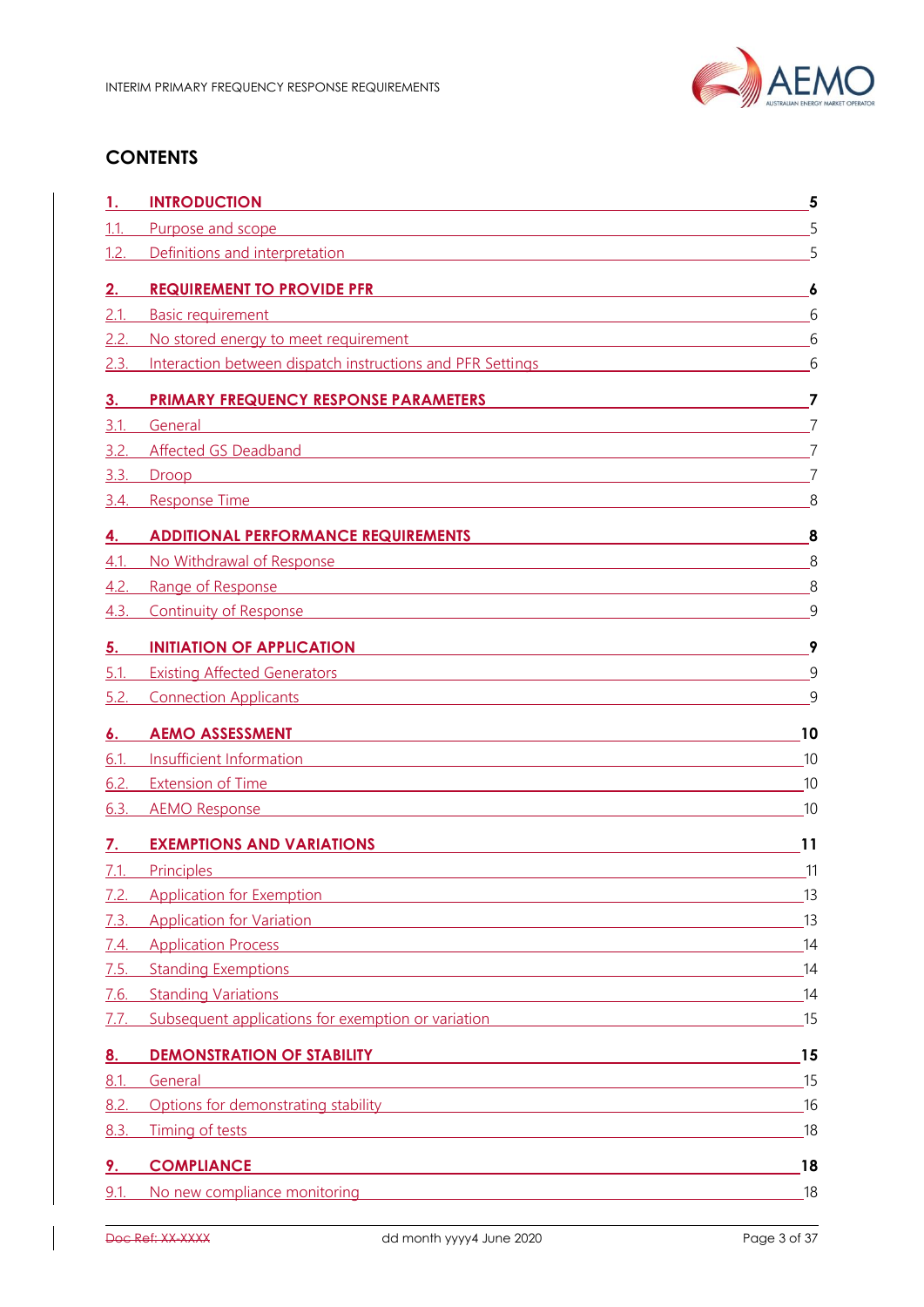| 9.2.<br>Non-compliance |                                                                                                               | 18 |
|------------------------|---------------------------------------------------------------------------------------------------------------|----|
| 10.                    | <b>PUBLICATION OF PRIMARY FREQUENCY RESPONSE OUTCOMES</b>                                                     | 18 |
| 11.                    | <b>IMPLEMENTATION TIMETABLE</b>                                                                               | 18 |
| APPENDIX A.            | <b>PRIMARY FREQUENCY RESPONSE REQUIREMENTS EXISTING GENERATION -</b><br><b>RESULTS OF SELF-ASSESSMENT</b>     | 19 |
| APPENDIX B.            | <b>PRIMARY FREQUENCY RESPONSE REQUIREMENTS NEW CONNECTIONS -</b><br><b>PROPOSED PFR SETTINGS</b>              | 23 |
| <b>APPENDIX C.</b>     | PRIMARY FREQUENCY RESPONSE REQUIREMENTS AEMO RESPONSE TO AFFECTED<br><b>GENERATOR</b>                         | 26 |
|                        | <b>APPENDIX D. PRIMARY FREQUENCY RESPONSE REQUIREMENTS APPLICATION FOR EXEMPTION 28</b>                       |    |
| APPENDIX E.            | <b>PRIMARY FREQUENCY RESPONSE REQUIREMENTS APPLICATION FOR VARIATION 32</b>                                   |    |
| <b>APPENDIX F.</b>     | <b>PRIMARY FREQUENCY RESPONSE REQUIREMENTS AEMO RESPONSE TO</b><br><b>APPLICATION FOR EXEMPTION/VARIATION</b> | 35 |
|                        | <b>APPENDIX G. INDICATIVE TRANCHE 1 IMPLEMENTATION TIMELINE</b>                                               | 37 |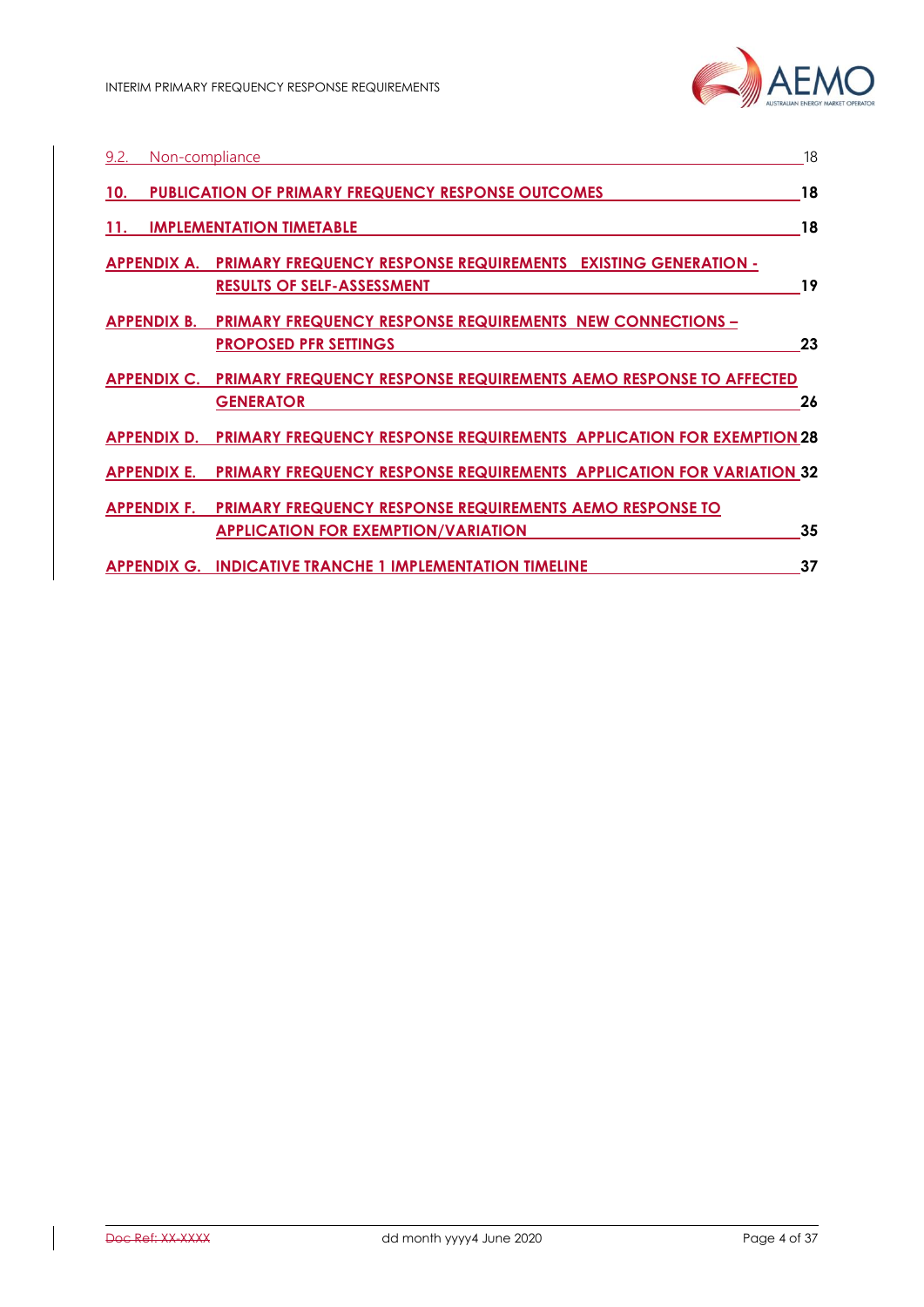

# <span id="page-4-0"></span>**1. INTRODUCTION**

## <span id="page-4-1"></span>**1.1. Purpose and scope**

These are the interim *primary frequency response requirements* made under clauses 11.112.2 and 4.4.2A(a) of the National Electricity Rules (**PFRR**).

The PFRR have effect only for the purposes set out in the National Electricity Rules (**NER**). The NER and the *National Electricity Law* prevail over the PFRR to the extent of any inconsistency.

## <span id="page-4-2"></span>**1.2. Definitions and interpretation**

## **1.2.1. Glossary**

Terms defined in the *National Electricity Law* and the NER have the same meanings in these PFRR unless otherwise specified.

Terms defined in the NER are intended to be identified in these PFRR by italicising them, but failure to italicise a defined term does not affect its meaning.

The words, phrases and abbreviations in Table 1 have the meanings set out opposite them when used in these Procedures.this document.

| Term                         | <b>Definition</b>                                                                                                                                                           |  |
|------------------------------|-----------------------------------------------------------------------------------------------------------------------------------------------------------------------------|--|
| Affected Generator           | Scheduled Generator and Semi-Scheduled Generator.                                                                                                                           |  |
| Affected GS                  | The generating system of an Affected Generator.                                                                                                                             |  |
| Affected GS' Deadband        | The For an Affected GS, the deadband at with which the Affected GSit<br>will be operated in accordance with AEMO's approval in accordance<br>withunder section 6.3.         |  |
| <b>DCS</b>                   | Distributed control systems.                                                                                                                                                |  |
| Droop                        | As defined in clause S5.2.5.11(a) of the NER.                                                                                                                               |  |
| <b>LNSP</b>                  | An Affected Generator's The Local Network Service Provider- in respect of<br>an Affected GS                                                                                 |  |
| Maximum Operating Level      | As defined in clause S5.2.5.11(a) of the NER.                                                                                                                               |  |
| Minimum Operating Level      | As defined in clause S5.2.5.11(a) of the NER.                                                                                                                               |  |
| <b>OEM</b>                   | Original equipment manufacturer.                                                                                                                                            |  |
| PFCB                         | Primary frequency control band (49.985Hz to 50.015Hz).                                                                                                                      |  |
| <b>PFR</b>                   | Primary frequency response                                                                                                                                                  |  |
| PFRP                         | Primary frequency response parameters                                                                                                                                       |  |
| PFRR                         | Primary frequency response requirements                                                                                                                                     |  |
| <b>PFR Settings</b>          | The frequency response mode settings (deadband, droop and response<br>time) applicable to an Affected GS, as approved by AEMO in<br>accordance with section 6.3.            |  |
| $P$ <sub>MAX</sub>           | As defined in section 3.3.                                                                                                                                                  |  |
| <b>Proposed PFR Settings</b> | The frequency response mode settings (deadband, droop and response<br>time) applicable to an Affected GS proposed by an Affected Generator<br>in accordance with section 5. |  |
| Results                      | As defined in section 5.1(a).                                                                                                                                               |  |

**Table 1 Defined terms**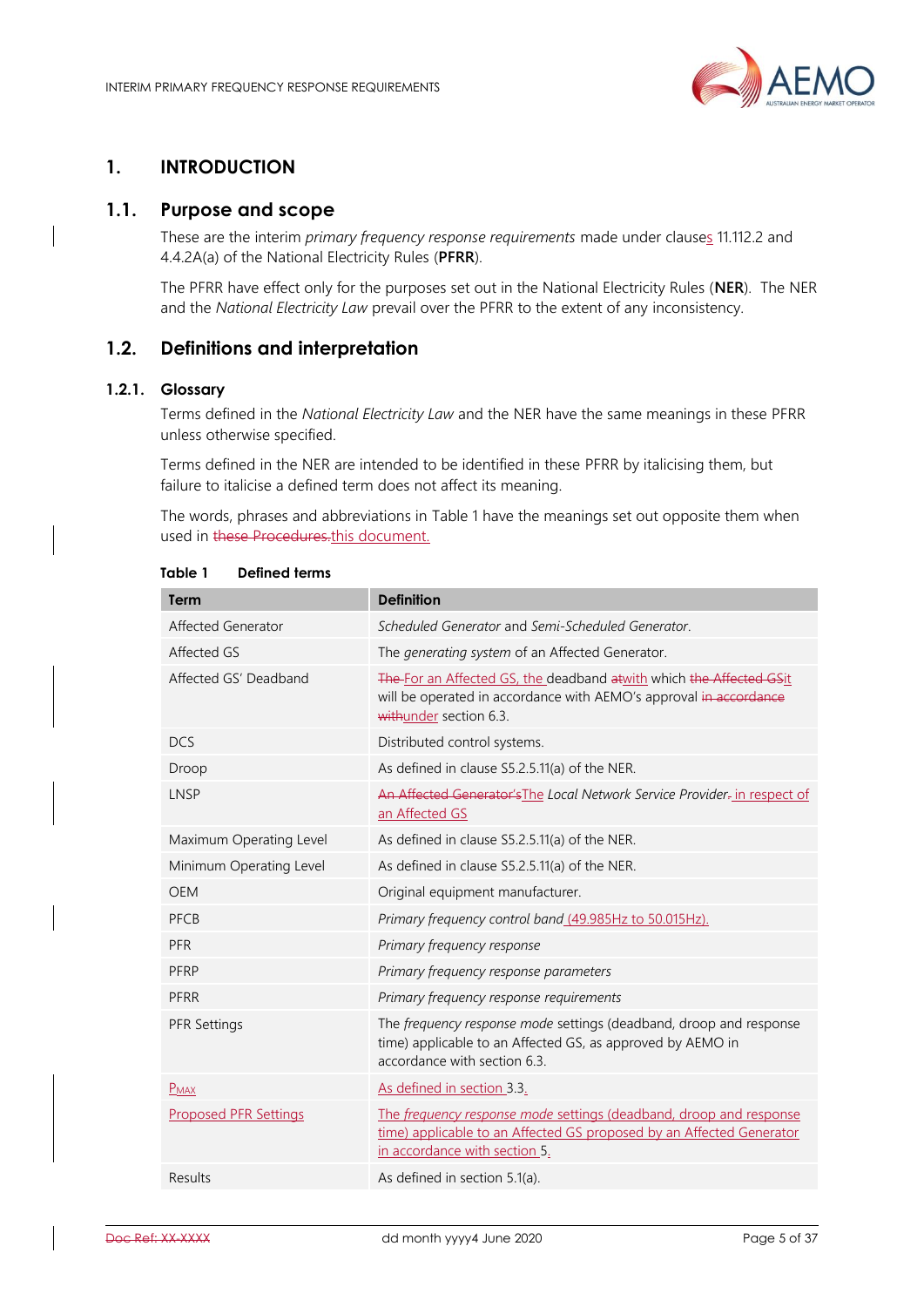

RMS Root mean square

#### **1.2.2. Interpretation**

The following principles of interpretation apply to these PFRR unless otherwise expressly indicated:

- (a) These PFRR are subject to the principles of interpretation set out in Schedule 2 of the *National Electricity Law*.
- (b) References to *frequency* should be read as referring to *frequency* as measured at an Affected GS' *connection point*.
- (c) Units of measurement are in accordance with the International System of Units.

# <span id="page-5-0"></span>**2. REQUIREMENT TO PROVIDE PFR**

# <span id="page-5-1"></span>**2.1. Unless exempted by AEMO, or the PFRP are varied, under section [7B](#page-10-0)asic requirement**

- $(d)$ (a) Unless exempt under section [7.5](#page-13-1) or exempted by AEMO under section [7.4.3,](#page-13-3) and subject to variation either under section [7.6](#page-13-2) or as granted by AEMO under section [7.4.3,](#page-13-3) Affected Generators must commence providing PFR every time they receive a *dispatch instruction* in the *spot market* of >0 MW in respect of an Affected GS, in accordance with its PFR Settings by the date required by AEMO under section [6.3](#page-9-3) or [7.4.2,](#page-13-4) as applicable. .
- (b) In respect of an Affected Generator and an Affected GS, the requirement under paragraph (a) applies from the date specified by AEMO under section [6.3](#page-9-3) or [7.4.3,](#page-13-3) as applicable.

# <span id="page-5-2"></span>**2.1.2.2. No stored energy to meet requirement**

As required by clause 4.4.2A(c) of the NER, there is no requirement for Affected Generators to maintain stored energy in their Affected GSs for the purpose of providing PFR.

## <span id="page-5-3"></span>**2.2.2.3. Interaction between dispatch instructions and PFR Settings**

- (a) Where an Affected Generator receives a *dispatch instruction* in respect of an Affected GS for a quantity of *energy* greater than 0 MW, the Affected GS' output is to be varied in accordance with the PFR Settings. If the *dispatch instruction* is received by *AGC*, the desired output should be the summation of the *AGC* setpoint and the PFR Settings.
- (b) Where an Affected Generator receives a *dispatch instruction* in respect of an Affected GS for a quantity of Regulation FCAS greater than 0 MW, the Affected GS' desired output should be the summation of the *AGC* setpoint and the PFR Settings.
- (c) Where an Affected Generator receives a *dispatch instruction* in respect of an Affected GS for a quantity of Contingency FCAS, but that Affected GS is not *dispatched* to provide *energy* in the same *dispatch interval*, the Affected GS is not required to provide PFR.
- (d) Where an Affected GS is operating in a *semi-dispatch interval* and a *frequency* deviation would cause an increase in output, where possible, the Affected GS' output should be increased to provide PFR.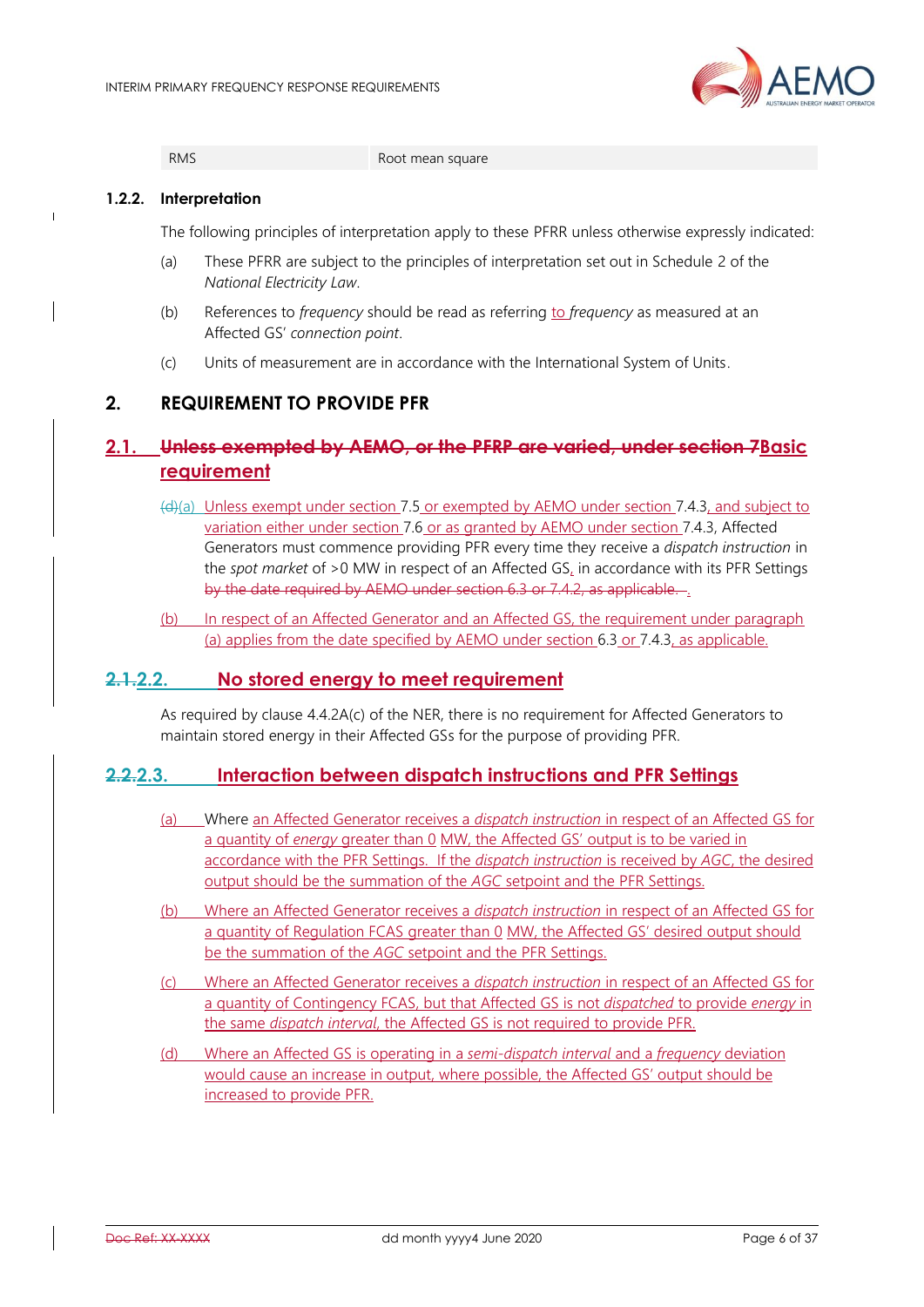

# <span id="page-6-0"></span>**3. PRIMARY FREQUENCY RESPONSE PARAMETERS**

## <span id="page-6-1"></span>**3.1. General**

The PFR Settings must be within the PFRP, which are setThree PFRP are set out in section [3.](#page-6-0)

Maximum Allowable – Deadband, Droop and Response Time.

EachThe PFR Settings for an Affected GS must provide PFR outside the be consistent with the PFRP, or a variation must be applied for, as outlined in section [7.](#page-10-0)

## <span id="page-6-2"></span>**3.2. Affected GS Deadband**

## **3.1.1.3.2.1. Affected GS' Deadband, which must be no wider than the PFCB. to be specified in AEMO's response**

Each Affected Generator must operate its Affected GS in accordance with its Affected GS' Deadband as specified in AEMO's response in accordance with section [6.3.](#page-9-3) For the avoidance of doubt, this deadband applies at the *connection point*.

## **3.1.2.3.2.2. End point for all Affected GS**

As outlined in section [5,](#page-8-1) an Affected Generator may advise AEMO whether it wishes to alter the deadband setting for an Affected GS to reach the Affected GS' Deadband in one or two steps.

Subject to section [3.2.3,](#page-6-4) AEMO intends that Affected GS be operated at a deadband at the PFCB.

## <span id="page-6-4"></span>**3.1.3.3.2.3. Operating with narrower deadband acceptable**

While AEMO cannot require any Affected GS' Deadband to be narrower than the PFCB, an Affected GS may be operated with a narrower deadband provided AEMO is aware of the Affected GS' Deadband at all times.

## <span id="page-6-3"></span>**3.2.3.3. Droop**

For all Affected GS, Droop at the *connection point* must be set to less than or equal to 5%.

The change in *frequency* is to be measured from the upper or lower limit (as applicable) of the Affected GS'GS Deadband, as shown in [Equation 1.](#page-6-5)

#### <span id="page-6-5"></span>**Equation 1:**

*Drop* (%) = 
$$
100 \times \frac{\Delta F/50}{\Delta P/P_{MAX}}
$$

Where:

∆F is the frequency deviation beyond the limit of the Affected GS'GS Deadband, in Hz.

∆P is *active power* change, in MW.

 $P_{MAX}$  is the Maximum Operating Level in MW—<sup>1</sup>.

Droop may be asymmetrical for over- and under-*frequency* responses.

Droop may be different for different levels of *frequency* change.

<sup>1</sup> Or the capacity of in-service *generating units* where multiple *generating units* are aggregated in a single Affected GS.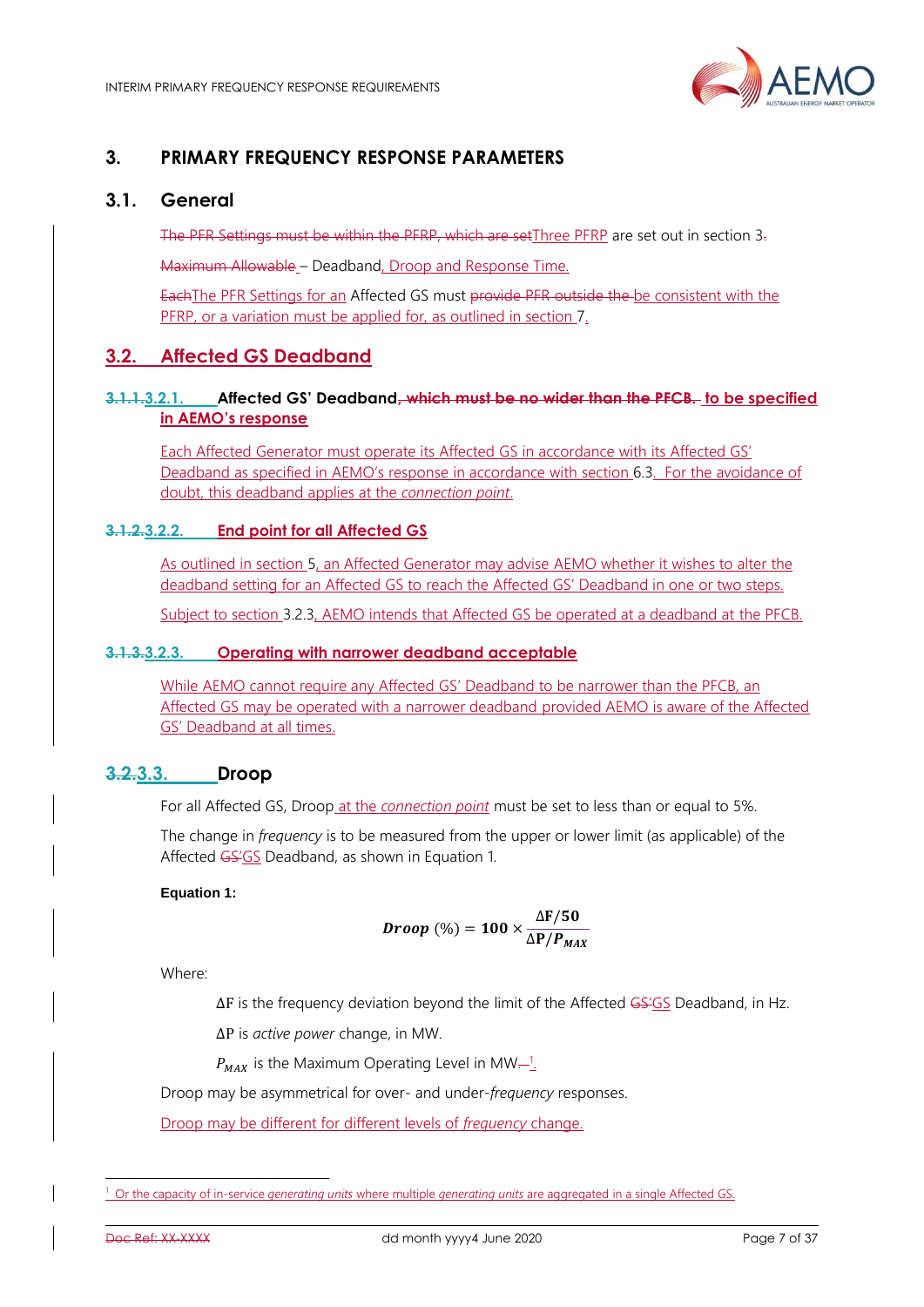

#### The droop characteristic should not exhibit any step changes in MW as *frequency* changes.

## <span id="page-7-0"></span>**3.3.3.4. Response time**

Unless limited by stability, inherent *plant* capability, mode of operation or other limitations as described in section [4.2,](#page-7-3) anAn Affected GS should be capable of achieving a 5% change in *active power* output, within no more than 10 seconds, resulting from a sufficiently large positive or negative step change in *frequency* greater than the Affected GS' Deadband and less than or equal to 0.5 Hz.

The response time is measured from when the *frequency* crosses the limit of the Affected GS' Deadband until *active power* reaches a 5-% change based on P<sub>MAX</sub>. The sustained change in *active power* resulting from the *frequency* step, may be greater than 5%, in order to demonstrate this capability.

For the avoidance of doubt, a more rapid change in output in response to a change in *frequency* is acceptable, and *plant* should not be deliberately slow or reduce its response to match this minimum requirement.

An Affected GS' control settings must ensure an *adequately damped* response to a change in *frequency*.

The change in an Affected GS' *active power* output following a *frequency* deviation outside the Affected GS' Deadband must commence with no delay beyond that inherent in the *plant* and *plant* controls.

## <span id="page-7-1"></span>**4. ADDITIONAL PERFORMANCE REQUIREMENTS**

## <span id="page-7-2"></span>**4.1. No withdrawal of response**

Where it is safely and stably capable of doing so and considering *plant* load controllers or distributed control systems (**DCS**) and governor response, an Affected GS should continue to deliver PFR until *frequency* returns to be within the Affected GS' Deadband.

PFR should not be deliberately withdrawn or defeated by a *plant* load controller to return an Affected GS to a *market dispatch* target while *frequency* remains outside the Affected GS' Deadband.

## <span id="page-7-3"></span>**4.2. Range of response**

The magnitude of an Affected GS' *active power* change that results from *frequency* deviating from 50 Hz must not be unnecessarily limited, however, it may be necessary to limit the Affected GS' response to:

- maintain operation between the Affected GS' Maximum Operating Level and Minimum Operating Level;
- avoid rough running ranges associated with the Affected GS:

• maintain the Affected GS' operation within environmental operating licence conditions;

• manage safety or stability of the Affected GS; or

respond to primary energy availability, such as the availability of fuel or stored pressure for thermal *generation*, wind for wind *generation*, sunlight for solar *generation*, head level for hydro *generation* or number of coal mills in-service for coal *generation*..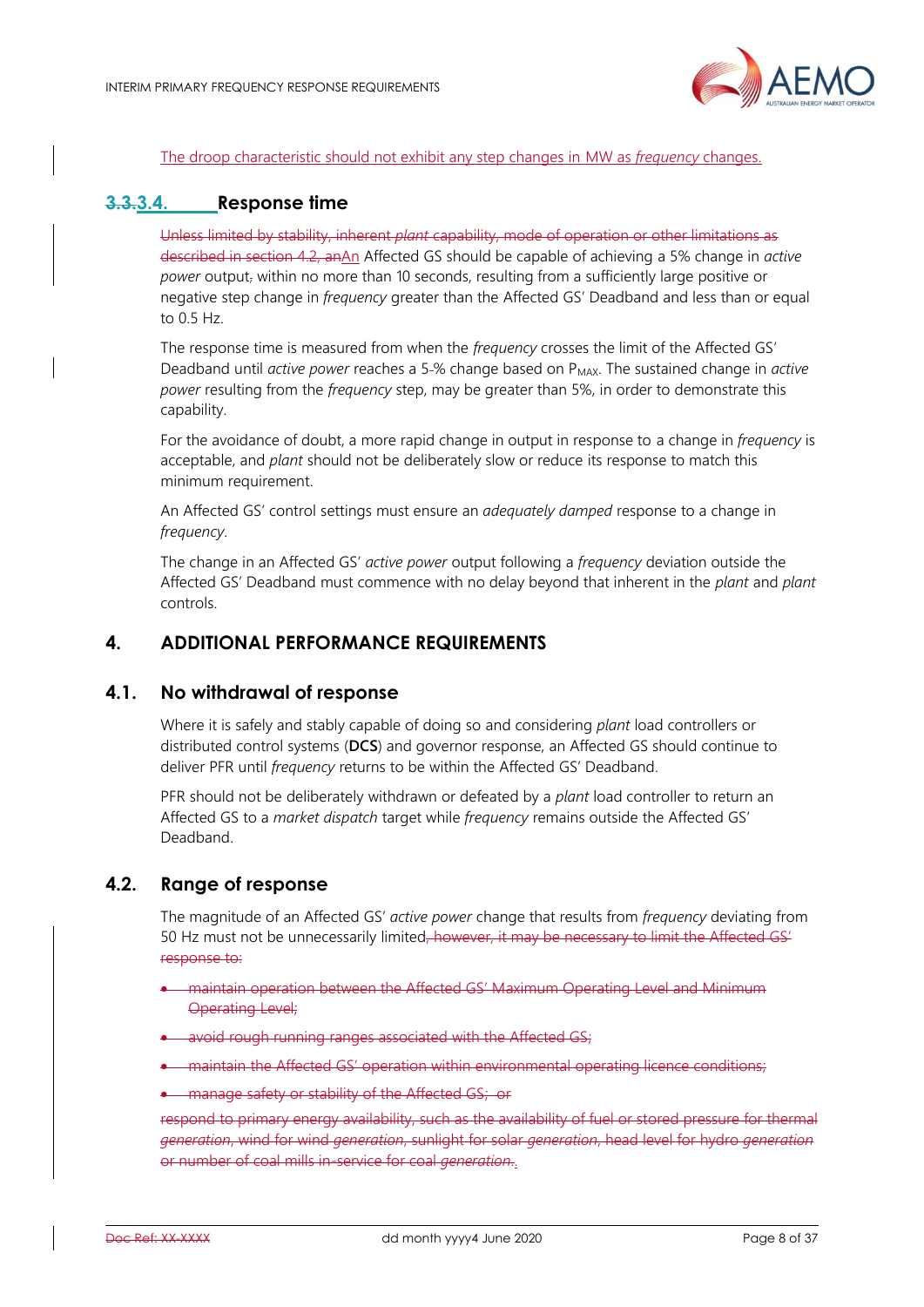

An Affected GS should not use load limiters or similar controls to limit or restrict the Affected GS' response to a level below what could otherwise be safely and stably delivered, if that limiter were not in place.

## <span id="page-8-0"></span>**4.3. Continuity of response**

 $\overline{\phantom{a}}$ 

PFR must remain continuously enabled at the PFR Settings, unless agreed with AEMO, independent of *ancillary services enablement*.

# <span id="page-8-1"></span>**5. INITIATION OF APPLICATION**

## <span id="page-8-2"></span>**5.1. Existing affected generators**

By the date specified in [Table 2,](#page-8-5) each Affected Generator must:

- <span id="page-8-4"></span>(a) assess the ability of each of its Affected GS to meet the PFRP and submit to AEMO the results of that assessment in the form shown in [Appendix A](#page-18-0) (**Results**);
- $(b)$  nominate-using the form in [Appendix A:](#page-18-0)

(i) provide its Proposed PFR Settings for each Affected GS;

(ii) advise whether it wishes to alter the each Affected GS' Deadband to  $\pm 0.015$ Hz in one step, or tofirst  $\pm 0.05$ Hz and then to  $\pm 0.015$ Hz on another date, dates to be coordinated by AEMO;

(i)(iii) how the Affected Generator proposes to demonstrate *plant* stability; and

 $(b)(c)$  if the Affected Generator wishes to apply for exemption from, or variation to, the application of the PFRP to an Affected GS, submit an application in the relevant form underspecified in section [7.](#page-10-0)

<span id="page-8-5"></span>

|  | Table 2 | Due dates for Affected Generator self-assessments |
|--|---------|---------------------------------------------------|
|--|---------|---------------------------------------------------|

| Nameplate rating of Affected GS | Self-assessment due <sup>2</sup>      |
|---------------------------------|---------------------------------------|
| $>$ 200 MW                      | 60 business days 28 August 2020       |
| Between 200 MW and 80 MW        | 120 business days 19 November<br>2020 |
| $<80$ MW                        | 180 business days 17 February 2021    |

If a group of Affected Generators with a common parent company wish to submit the Results of each Affected GS together, they may do so, provided each Affected Generator is clearly identified and confirmation of the relationship between the specified Affected Generators is provided with the Results.

# <span id="page-8-3"></span>**5.2. Connection applicants**

Prior to the commencement of commissioning, a *Connection Applicant* proposing to *connect* a *generating system* that will comprise *scheduled generating units* or *semi-scheduled generating units* (or any combination of the two) must either:

<sup>2</sup> a measured from the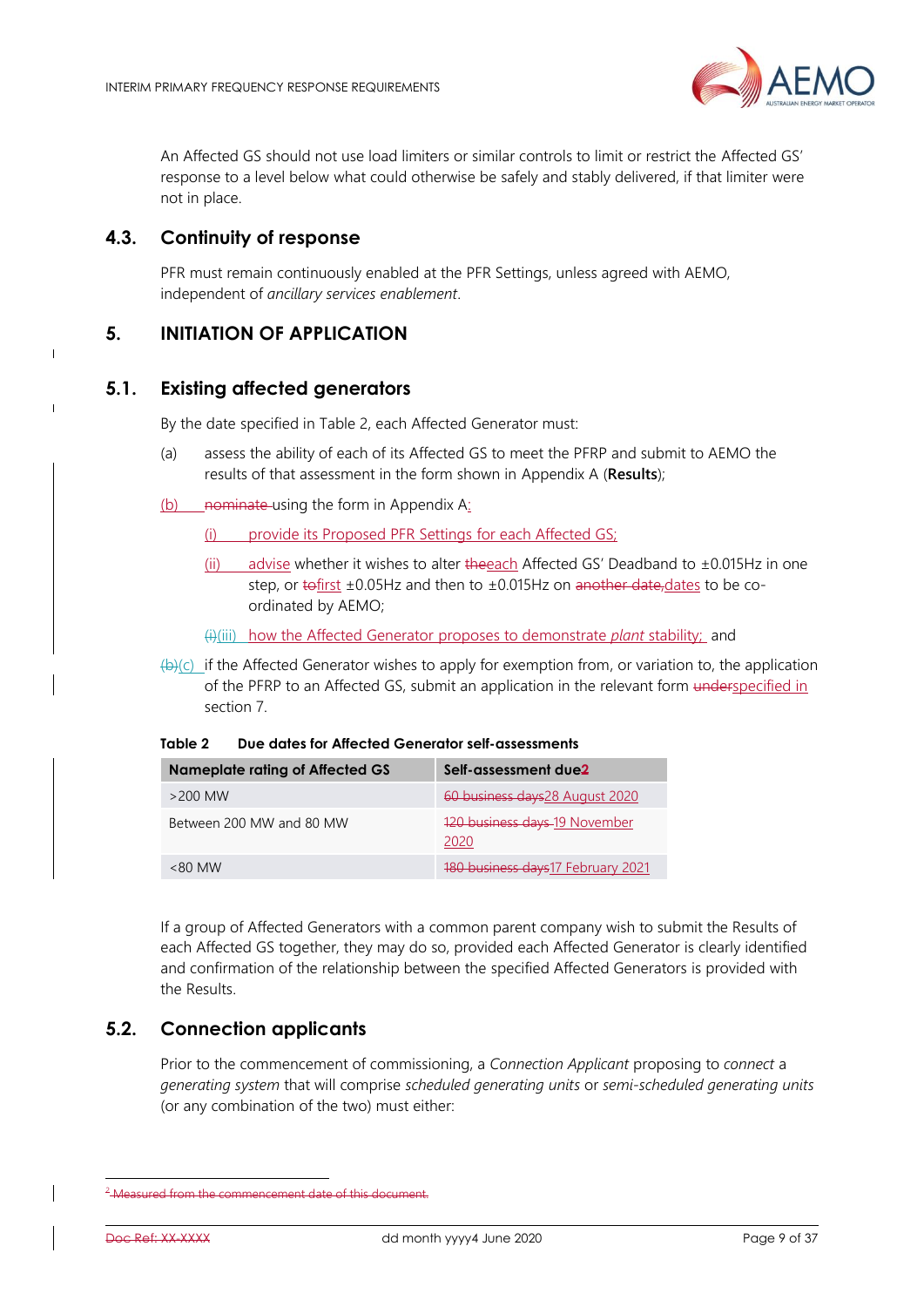

- (a) notify AEMO of the proposedProposed PFR Settings for that *generating system*, which must be within the PFRP using the form in [Appendix B;](#page-22-0) or
- (b) seek an exemption from, or variation to, the application of the PFRP in accordance with section [7,](#page-10-0)

and submit to AEMO either the notice of the proposedProposed PFR Settings, or application for exemption/variation, with its application for registration as a *Generator*.

## <span id="page-9-0"></span>**6. AEMO ASSESSMENT**

## <span id="page-9-1"></span>**6.1. Insufficient information**

If AEMO considers that an Affected Generator has not provided enough information for AEMO to assess the capability of an Affected Generator's ability GS to meet the PFRP, AEMO will forward a request to the Affected Generator specifying the further information required within 5 *business days* of receiving the Affected Generator's Results.

The Affected Generator must provide the further information requested within 5 *business days* of receiving AEMO's request.

## <span id="page-9-2"></span>**6.2. Extension of time**

In its absolute discretion, AEMO may grant the Affected Generator additional time to provide the Results, or further information requested under section [6.1,](#page-9-1) if AEMO is satisfied that an Affected Generator cannot reasonably provide the Results, or further information, within the required time.

## <span id="page-9-3"></span>**6.3. AEMO response**

#### **6.3.1. Discussions to precede response**

AEMO will discuss each Affected Generator's Results provided with the relevant Affected Generator and within 20 *business days* of receiving the relevant Results, or any further information requested under section [6.1,](#page-9-1) whichever is the later.

AEMO's aim is to co-ordinate the commencement of the provision of PFR byin blocks of Affected GSs. Consequently, upon receipt, having due regard to *power system security* and stability of all Affected Generator Results,*plant*. AEMO will be seeking to organise the commencement of the provision of PFR by Affected GSs in blocks of sufficient size so as to minimise the impact on each Affected GS as much as possible.

Hence, AEMO will be contacting contact as many Affected Generators as possible to co-ordinate the commencement dates of their provision of PFR but will be notifying notify each Affected Generator of the agreed PFR Settings and other information relevant to the commencement of the provision of PFR by each of its Affected GS owned by the Affected Generator separatelyindividually.

AEMO will confirm with each Affected Generator the agreed PFR Settings and other relevant information for each Affected GS in the form set out in [Appendix C.](#page-25-0)

Affected Generators whose plant meets PFRPAEMO will consult with an Affected Generator who indicates a preference to narrow deadband settings to meet the Affected GS' Deadband in two steps, to determine suitable dates and the transition process. This will allow observation of the impact of the changes on *power system security* and stability of *plant*.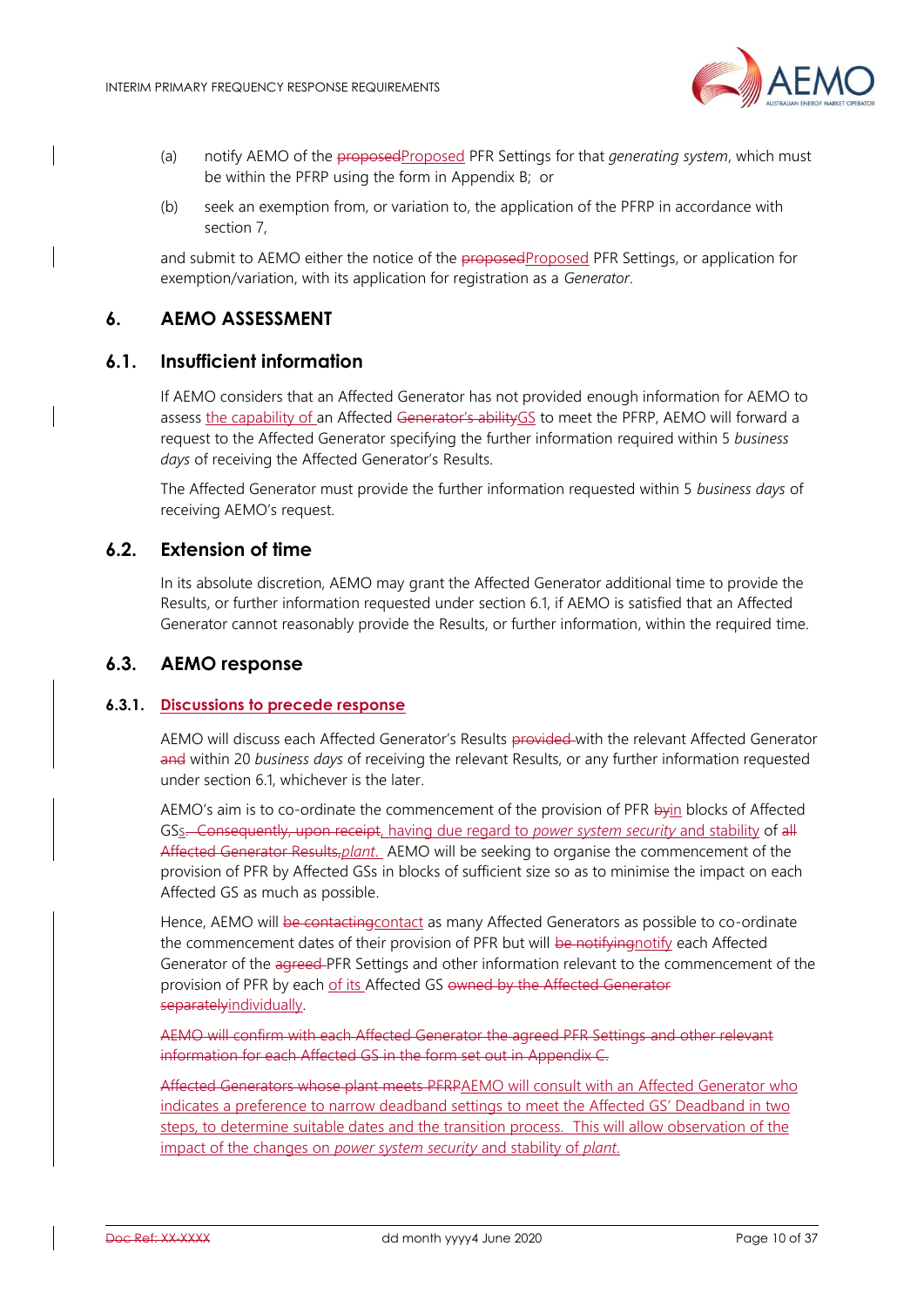

## **6.3.2. AEMO response to confirm PFR Settings and other matters**

Unless an Affected Generator has applied for a variation, in which AEMO will respond in accordance with section [7.4.3,](#page-13-3) AEMO will respond to each Affected Generator

Once AEMO has confirmed the applicable PFRP with an Affected Generator, AEMO will respond to the Affected Generator using the form in [Appendix B](#page-22-0)[Appendix C](#page-25-0) to confirm the following details with respect to each Affected GS:

- (a) The Affected GS' Deadband and PFR Settings;
- (b) the scope of works to be effected to meet one or more PFRP;
- $\left( \frac{1}{2} \right)$ (c) whether it the settings will be altered to meet the Affected GS' Deadband in one, or two steps, as contemplated by section [5.1.5.1;](#page-8-2) and
- The Affected GS' Droop.
- (b)(d) Thethe date by which the Affected GS must commence providing PFR in accordance with the PFR Settings.

#### **6.3.2. Affected Generators who need to adjust plant to meet PFRP**

AEMO will liaise on the following matters with eachExtension of time if Affected Generator who needs to adjust its plant to ensure its Affected GS can meet the PFRP:

- Control settings:
- The scope of works to be effected to meet one or more PFRP;
- The date by which completion of works to ensure the Affected GS can meet the PFRP must be completed; and

## **6.3.3. The date by which the Affected GS must be not ready to commence providing PFR. by specified date**

Once AEMO is satisfied that each of these matters is agreed, AEMO will confirm those with the Affected Generator and may set conditions on the completion of each action until the Affected GS is ready to provide PFR in accordance with these PFRR.

If an Affected Generator is not likely to be ready to provide PFR in accordance with these PFRR asby the date confirmed by AEMO, the Affected Generator must notify AEMO promptly and, if appropriate, seek an extension of time, with reasons and supporting information, which AEMO will consider and respond within 20 *business days* of receipt of the application for extension.

# <span id="page-10-0"></span>**7. EXEMPTIONS AND VARIATIONS**

## <span id="page-10-1"></span>**7.1. Principles**

Clause 4.4.2B(a) of the NER specifies several principles the factors that AEMO must have regard to when considering whether to approve an application for exemption from, or variation to, any of the PFRP. These are considered briefly in the The remainder of section [7.1,](#page-10-1) particularly as to how provides high-level guidance on the evidence AEMO may need from an Affected Generators might needGenerator to demonstrate why an application for exemption or variation should be granted based on one or more of those factors.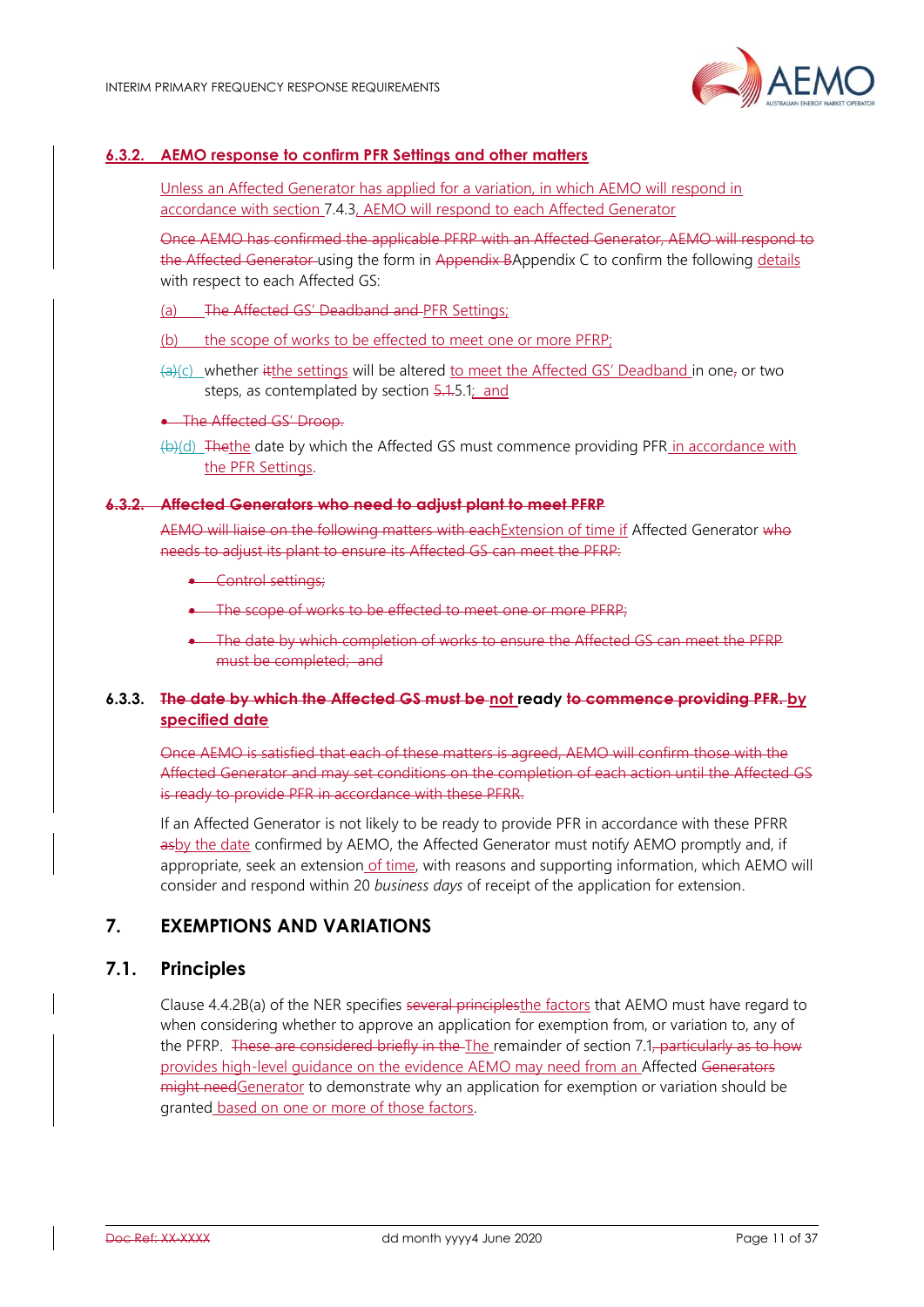

## **7.1.1. Capability**

If an Affected Generator's application for exemption is on the basis that an Affected GS is either inherently incapable of or is not designed with an underlying capability for operating in *frequency*  response mode, the Affected Generator must demonstrate this incapability no matter what changes are made to the Affected GS.

This may be done by providing AEMO with copies of relevant original equipment manufacturer (**OEM**) specifications or test results from the OEM.

Where OEM information is not available, for example due to the age of the Affected GS or the status of the OEM, the Affected Generator will need to provide a recent assessment of *plant* capability from a suitably qualified and experienced consulting engineer, including any information about the risk to the safe or stable operation due to a requirement to provide PFR by reference to the Affected GS' underlying design.

#### **7.1.2. Costs vs Market Turnover**

If an Affected Generator's application for exemption or variation is on the basis that the costs likely to be incurred in modifying and operating an Affected GS to be capable of operating in *frequency response mode* relative to the *market* revenue derived during its expected operating hours are prohibitive, the Affected Generator must provide supporting documentation evidencing the expected costs of modifying and operating the Affected GS.

#### **7.1.3.7.1.2. Stability**

If an Affected Generator's application for exemption or variation is on the basis that an Affected GS will operate unstably when operating in *frequency response mode,* the Affected Generator must provide evidence of test results or other technical information, includingsuch as evidence from the OEM or a suitably experienced consulting engineer, to demonstrate the unstable operation.

Whether this has the potential to impact *power system security* is a matter for AEMO.

#### **7.1.4. Ongoing Costs**

If an Affected Generator's application for exemption or variation is on the basis that the ongoing costs of operating an Affected GS in *frequency response mode* are expected to be excessive, the Affected Generator will need to provide evidence of the ongoing costs of operation, including supporting documentation.

#### **7.1.3. Physical characteristics**

If an Affected Generator's application for exemption or variation is based on other physical characteristics that affect the Affected GS' ability to operate in *frequency response mode*, the Affected Generator will need to consider the type of evidence that will substantiate the claim. For example:

- *Dispatch inflexibilities* **– As this is a requirement that can vary from** *trading interval* **to** *trading interval***, or be outside an Affected Generator's control, the Affected Generator will need to provide evidence of the conditions under which** *inflexibility* **could affect an Affected GS' ability to operate in** *frequency response mode***.**
- *Energy constraints* **– As this is a requirement that can vary from** *trading interval* **to**  *trading interval***, or be outside an Affected Generator's control, the Affected Generator will need to provide evidence of the conditions under which** *energy constraints* **could affect an Affected GS' ability to operate in** *frequency response*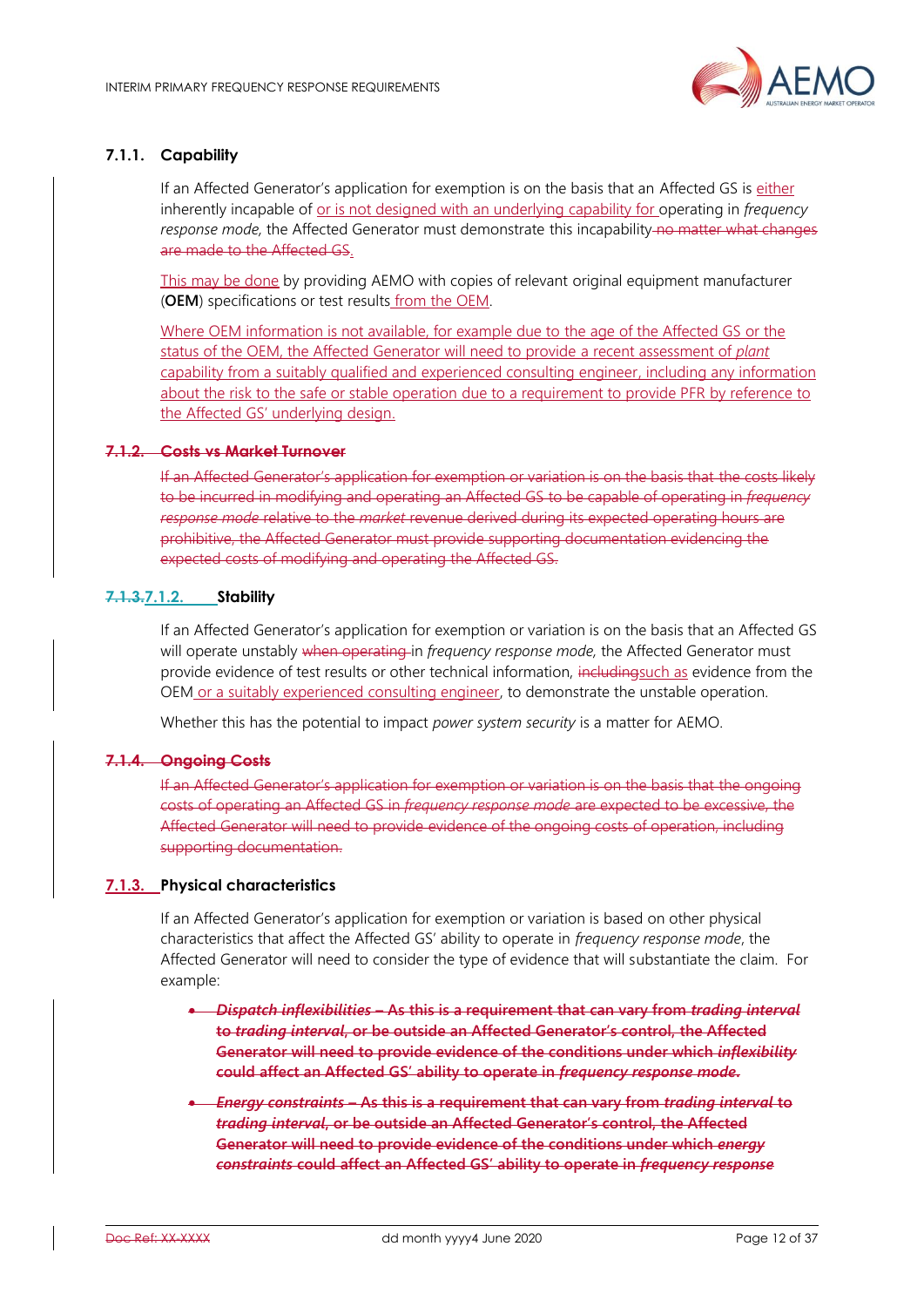

*mode***, which could include copies of fuel supply contracts, climactic conditions, or weather patterns.**

- (a) *Dispatch inflexibilities* This is included in section 7.6 as a standing exemption and no application is necessary where this is the only basis for an application for variation.
- (b) *Energy constraints* This is included in section 7.6 as a standing exemption and no application is necessary where this is the only basis for an application for variation.
- (a)(c) **Licensing or other conditions of operation** If a regulatory licence to operate restricts the operation of an Affected GS to such an extent that it will not be able to operate in *frequency response mode* under certain conditions, the Affected Generator will need to provide AEMO with a copy of the relevant licence and other relevant information about its enforceability and evidence of when the conditions are likely to occur.
- (b)(d) *Connection Agreement* If there are any restrictions in an Affected Generator's *connection agreement* with its LNSP that impact the Affected Generator's ability to provide PFR in accordance with these PFRRan Affected GS' PFR Settings, the Affected Generator will need to provide AEMO with a copy of the relevant parts of the *connection agreement* and any other relevant information about its enforceability and evidence of when the restrictions are likely to apply.

## **7.1.5.7.1.4. Costs vs market turnover**

If an Affected Generator's application for exemption or variation is on the basis that the costs likely to be incurred in modifying an Affected GS to operate in *frequency response mode* and the costs of operating the Affected GS in *frequency response mode* relative to the *market* revenue derived during its expected operating hours are unreasonably onerous, the Affected Generator must provide supporting documentation evidencing the expected capex and opex costs of modifying and operating the Affected GS.

## <span id="page-12-0"></span>**7.2. Application for exemption**

Where an Affected Generator seeks an exemption from the requirement to operate an Affected GS in accordance with these PFRR, it must submit an application for exemption to AEMO in the form in [Appendix D](#page-27-0) detailing the Affected GS' limitationsat the same time as it submits the Affected GS Results, detailing the grounds for seeking exemption, with reasons and supporting evidence.

For the avoidance of doubt, Affected Generators do not need to submit an application for exemption where section [7.5](#page-13-1) applies to the Affected GS.

## <span id="page-12-1"></span>**7.3. Application for variation**

Where an Affected Generator seeks a variation from the requirement to operate an Affected GS in *frequency response mode* in accordance with one or more of the PFRP, it must submit an application for variation to AEMO in the form in [Appendix E](#page-31-0) to AEMOat the same time as it submits the Affected GS' Results, detailing the Affected GS' limitations, with reasons and supporting evidence.

For the avoidance of doubt, Affected Generators do not need to submit an application for variation where one or more of the conditions specified in sectio[n 7.6](#page-13-2) may affect the Affected GS' ability to provide PFR.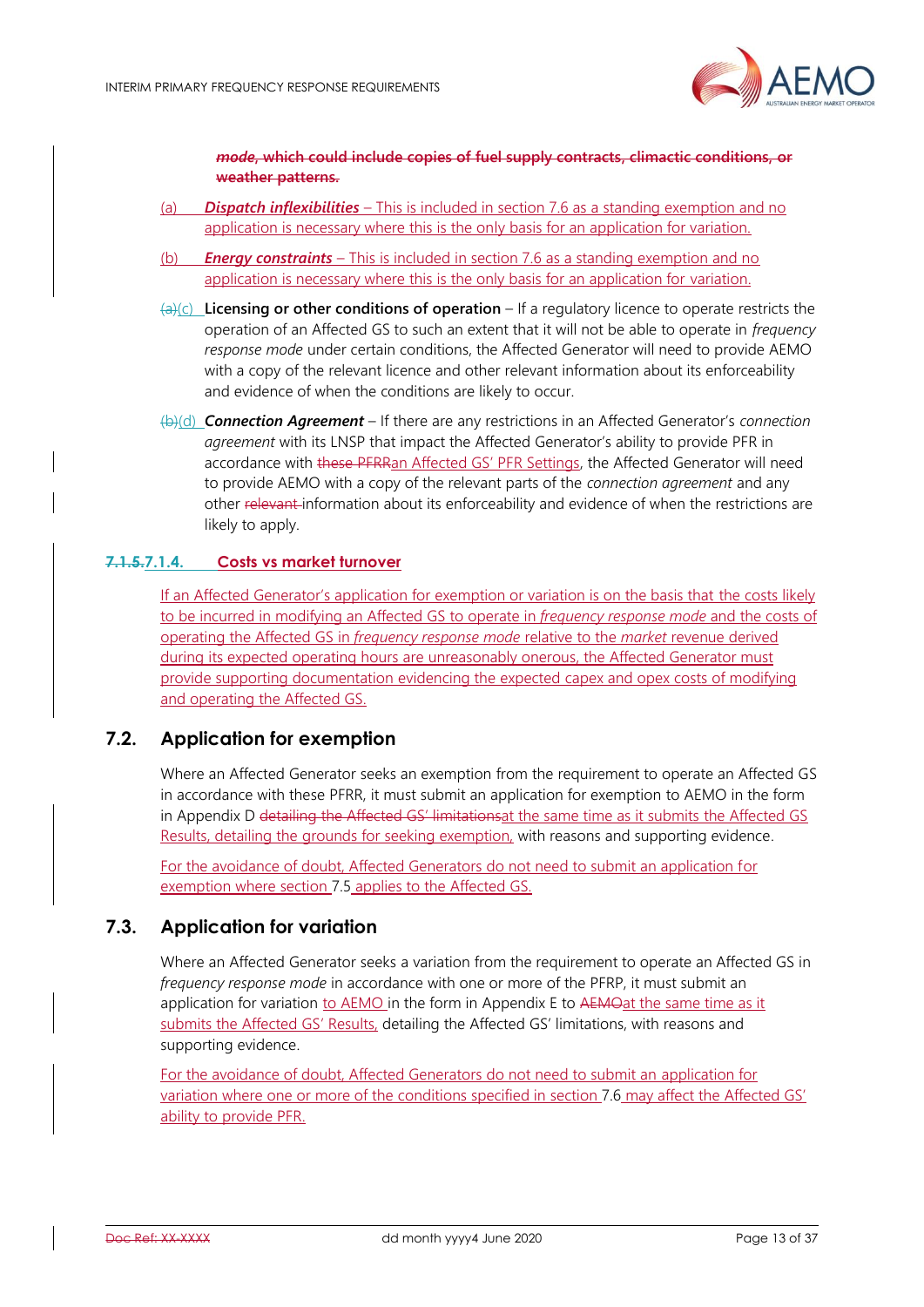

# <span id="page-13-0"></span>**7.4. Application process**

## <span id="page-13-5"></span>**7.4.1. Insufficient information**

If AEMO considers that an Affected Generator has not provided enough information for AEMO to assess an Affected Generator's application for exemption or variation, a request specifying the further information required will be forwarded to the Affected Generator within 10 *business days* of receiving the Affected Generator's application for exemption.

The Affected Generator must provide the further information requested within 10 *business days* of receiving AEMO's request.

## <span id="page-13-4"></span>**7.4.2. Extension of time**

In its absolute discretion, if AEMO is satisfied that an Affected Generator cannot reasonably provide the Results, or further information, within the required time, AEMO may grant the Affected Generator additional time to provide the further information requested under section [7.4.1.](#page-13-5)

#### <span id="page-13-3"></span>**7.4.3. AEMO response to application**

AEMO will determine whether to grant an exemption or variation within 20 *business days* of receiving an Affected Generator's application, or provision of any further information requested under section [7.4.2](#page-13-4)[7.4.1,](#page-13-5) whichever is the later in the form in [Appendix F.](#page-34-0) 

If AEMO rejects an application for exemption, AEMO may grant the Affected Generator a variation from one or more of the PFRP, instead.

AEMO may grant an exemption or variation with<sub> $\bar{r}$ </sub> or without<sub> $\bar{r}$ </sub> conditions, as appropriate.

## <span id="page-13-1"></span>**7.5. Standing exemptions**

#### **7.5.1. Steam stage of combined cycle gas turbines**

The steam turbine component of a combined cycle gas generator does not need to be frequency responsive.

## <span id="page-13-2"></span>**7.6. Standing variations**

The ability of an Affected GS to provide PFR will be affected from time to time by one or more of the factors or causes detailed below, in which case the Affected GS will not be required to provide PFR for the duration of the relevant factor or cause:

- (a) to manage the safety or stability of the Affected GS;
- (b) to maintain operation between the Affected GS' Maximum Operating Level and Minimum Operating Level;
- (c) to effect the start-up or shutdown of the Affected GS, including following *plant* disturbances;
- (d) to manage *self-commitment*, *synchronisation, decommitment* or *de-synchronisation* of the Affected GS;
- (e) to manage *plant* within pressure limits, operating temperature limits, or limits due to ambient temperature;
- (f) to avoid rough running ranges associated with the Affected GS;
- (g) while the Affected GS is *inflexible*;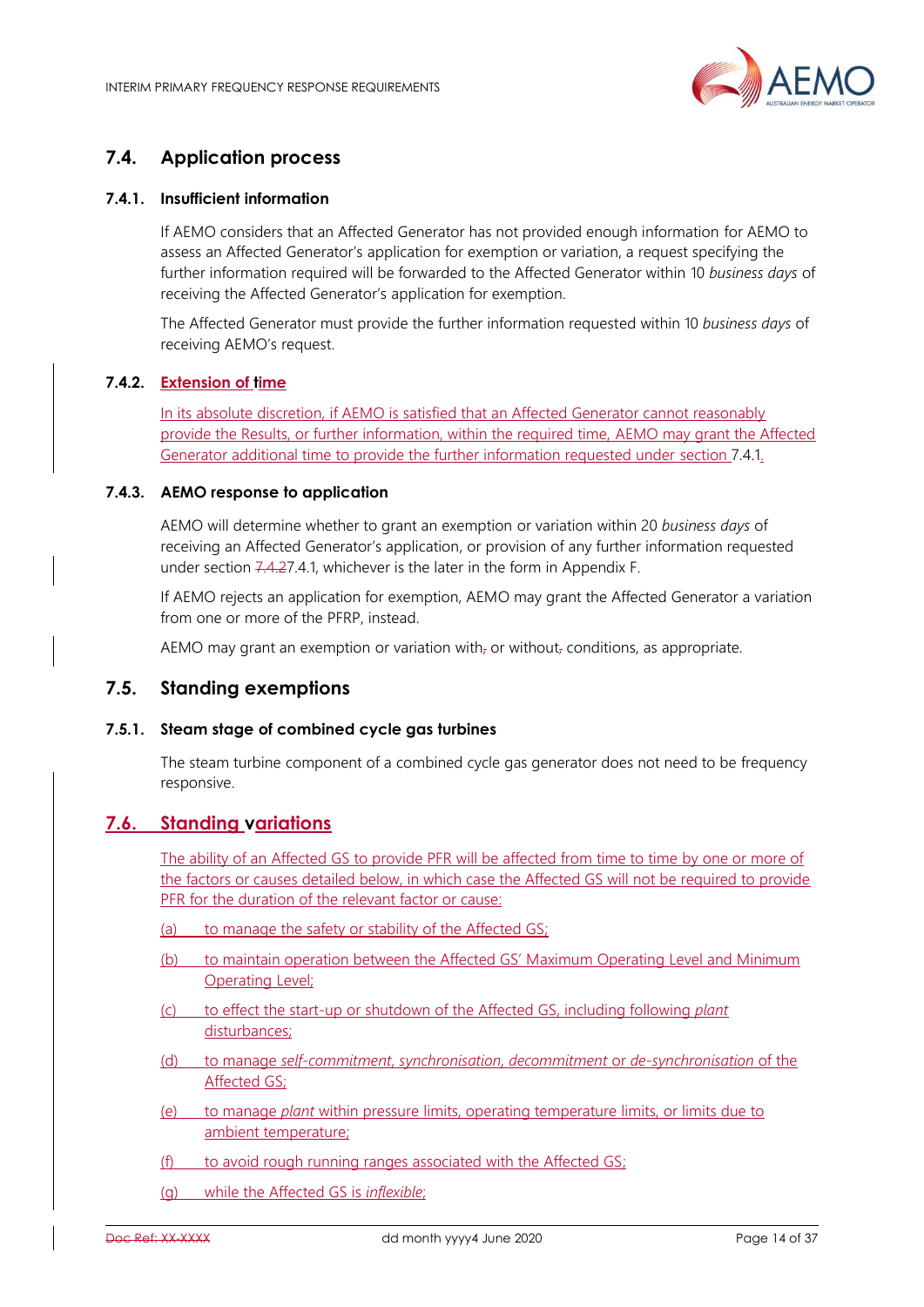

- (h) to respond to primary energy availability, such as the availability of fuel or stored pressure for thermal *generation*, wind for wind *generation*, irradiance for solar *generation*, head level for hydro *generation* or number of in-service coal mills for coal *generation*;
- (i) where the Affected GS is comprised of one or more hydro *generating units,* while they are being operated in tail-water depression mode;
- (j) to the limit of an Affected GS' obligations and capabilities, as expressed in its *performance standards* under clauses S5.2.5.7 and S5.2.5.8 of the NER; or
- (k) to conduct tests on the Affected GS.

## <span id="page-14-0"></span>**7.7. Subsequent applications for exemption or variation**

## **7.7.1. Exemption**

An Affected Generator who has received an Affected GS' PFR Settings from AEMO under section [6.3](#page-9-3) or [7.4.3,](#page-13-3) as applicable, may subsequently apply for exemption in the form in [Appendix D,](#page-27-0) detailing the Affected GS' limitations with reasons and supporting evidence.

The process in section [7.4](#page-13-0) applies to the application and AEMO will respond to the application in the form in [Appendix F.](#page-34-0)

## **7.7.2. Variation**

Once an Affected Generator has received an Affected GS' PFR Settings from AEMO under section [6.3](#page-9-3) or [7.4.3,](#page-13-3) as applicable, the Affected Generator must not adjust the PFR Settings of the Affected GS in a manner that would no longer meet those PFR Settings or the terms of the variation.

If an Affected Generator wishes to vary the PFR Settings, the Affected Generator must apply to AEMO using the form in [Appendix E](#page-31-0) and follow the process for a variation, as detailed in section [7.4.](#page-13-0)

The process in section [7.4](#page-13-0) applies to the application AEMO will respond to the application in the form in Appendix F.

## <span id="page-14-1"></span>**8. DEMONSTRATION OF STABILITY TESTS**

## <span id="page-14-2"></span>**8.1. General**

#### **8.1. General** Any change

*Plant* stability needs to be demonstrated following changes to a *control system* or primary plant will require at a minimum a step response stability test as specified in sectionto meet the PFRP. Section [1.1,](#page-15-0) or where a step test might not be possible, an alternative test to demonstrate stability following changes to meet the PFRR. outlines how this may be demonstrated.

Where material-changes are only made to DCS, or to governor or-*plant*-load controller-deadbands or load limiters, or to the DCS only, modelling and testing beyond that described in section [1.1](#page-15-0) will not be required by AEMO until expiry of the testing cycle detailed in an Affected GS' compliance program under clause 4.15(b) of the NER.

Material changes beyond DCS,  $\theta$  governor or *plant* load controller deadbands, or load limiters will require the Affected Generator to test its Affected GS at the time when these changes are made, in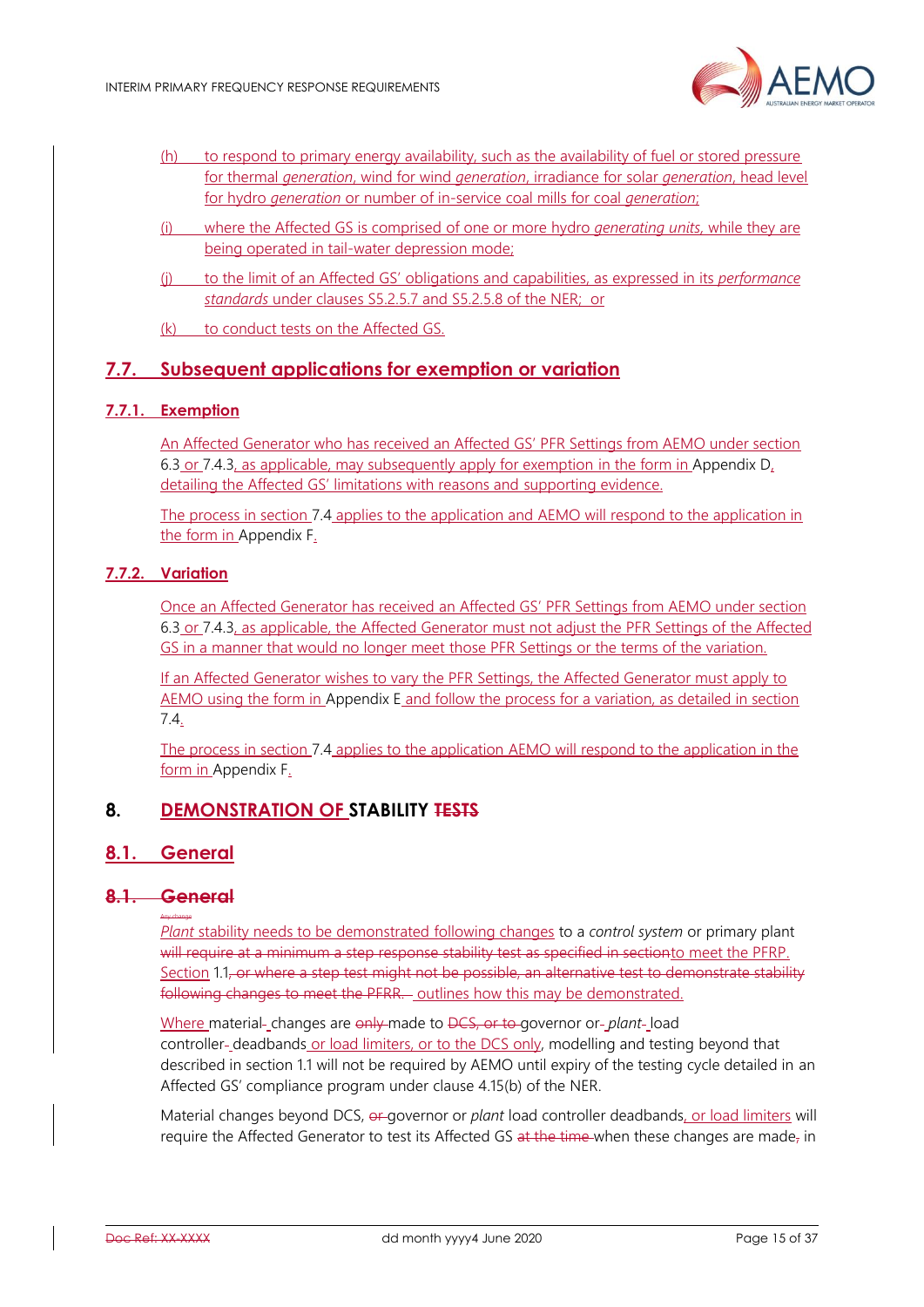

accordance with the requirements of the GPS Compliance Assessment and R2 Model Validation Test Plan Templates<sup>3</sup>.

## <span id="page-15-0"></span>**8.2. Demonstration of Stability**

## **8.3.8.2. Options for demonstrating stability**

Once an Affected GS meets the PFRP, its stability must be demonstrated. AEMO prefers

It is preferred that Affected Generators conduct thea frequency step response stability test as described in section [8.2.1](#page-15-1) but if an Affected Generator cannot inject frequency to carry out that test, for example, where it uses a mechanical governor, it can submit the results. Other possible methods of demonstrating *plant* stability are detailed in the remainder of its Affected GS' performance following a suitable *power system* disturbance in accordance with section [1.1.](#page-15-0)

#### <span id="page-15-1"></span>**8.3.1.8.2.1. Step Response Stability Testresponse stability test**

A test plan for a step response stability test must be submitted to AEMO a minimum of 10 *business*  days prior to the proposed date for testing<sup>4</sup>. AEMO may agree to a shorter notice period in its absolute discretion.

A positive frequency step signal equivalent to create 5%, or greater, change in *active power* must be injected into the frequency controller summing junction. The response is to be recorded allowing at least 10 seconds pre-triggered recording and at least 60 seconds recording time after the response has settled at its steady-state value.

The tester must assess whether the recorded response is *adequately damped*, and if so, repeat the test with a negative frequency step signal of the same size.

The test is to be undertaken from a loading that will allow a full positive and negative 5% *active power* change to be achieved.

The *active power, reactive power* and RMS *voltage* must be recorded during the test. Values are to be provided to AEMO at a sample rate of no less than one sample per cycle, unless agreed otherwise by AEMO. Where practicable, the injected frequency signal is to be recorded while synchronised with the other measurements. Where available, existing recorders of the Affected GS's LNSP may be used.

## **8.3.2.8.2.2. Actual Responseresponse to Power System Disturbancepower system disturbance**

Where an Affected Generator cannot carry out the test described in section [8.2.1,](#page-15-1) for example, where it uses a mechanical governor, or where the injection to a sub-part of the overall control will not present a picture of the full response, and the Affected GS is operating in accordance the

/media/Files/Electricity/NEM/Network\_Connections/Transmission-and-Distribution/Generating-System-Synchronous-Generation.pdfAvailable at[: https://www.aemo.com.au/-/media/Files/Electricity/NEM/Network\\_Connections/](https://www.aemo.com.au/-/media/Files/Electricity/NEM/Network_Connections/Transmission-and-Distribution/Generating-System-Test-Template-for-Non-Synchronous-Generation.pdf) [Transmission-and-Distribution/Generating-System-Test-Template-for-Non-Synchronous-Generation.pdf.](https://www.aemo.com.au/-/media/Files/Electricity/NEM/Network_Connections/Transmission-and-Distribution/Generating-System-Test-Template-for-Non-Synchronous-Generation.pdf)

<sup>&</sup>lt;sup>3</sup> GPS Compliance Assessment And R2 Model Validation Test Plan Template For Conventional Synchronous Machines. AEMO, May 2016. Available at[: https://www.aemo.com.au/-/media/Files/Electricity/NEM/Network\\_Connections/Transmission-and-](https://www.aemo.com.au/-/media/Files/Electricity/NEM/Network_Connections/Transmission-and-Distribution/Generating-System-Test-Plan-Template-for-Conventional-Synchronous-Machines.pdf)[Distribution/Generating-System-Test-Plan-Template-for-Conventional-Synchronous-Machines.pdf](https://www.aemo.com.au/-/media/Files/Electricity/NEM/Network_Connections/Transmission-and-Distribution/Generating-System-Test-Plan-Template-for-Conventional-Synchronous-Machines.pdf) and GPS Compliance Assessment And R2 Model Validation Test Plan Template For Power Electronic Interfaced Nonsynchronous Generation Technologies. AEMO, September 2016. Available at: https://www.aer

See section 6 - [https://aemo.com.au/-/media/Files/Electricity/NEM/Security\\_and\\_Reliability/Power\\_System\\_Ops/](https://aemo.com.au/-/media/Files/Electricity/NEM/Security_and_Reliability/Power_System_Ops/Procedures/SO_OP_3715---Power-System-Security-Guidelines.pdf) [Procedures/SO\\_OP\\_3715---Power-System-Security-Guidelines.pdf.](https://aemo.com.au/-/media/Files/Electricity/NEM/Security_and_Reliability/Power_System_Ops/Procedures/SO_OP_3715---Power-System-Security-Guidelines.pdf)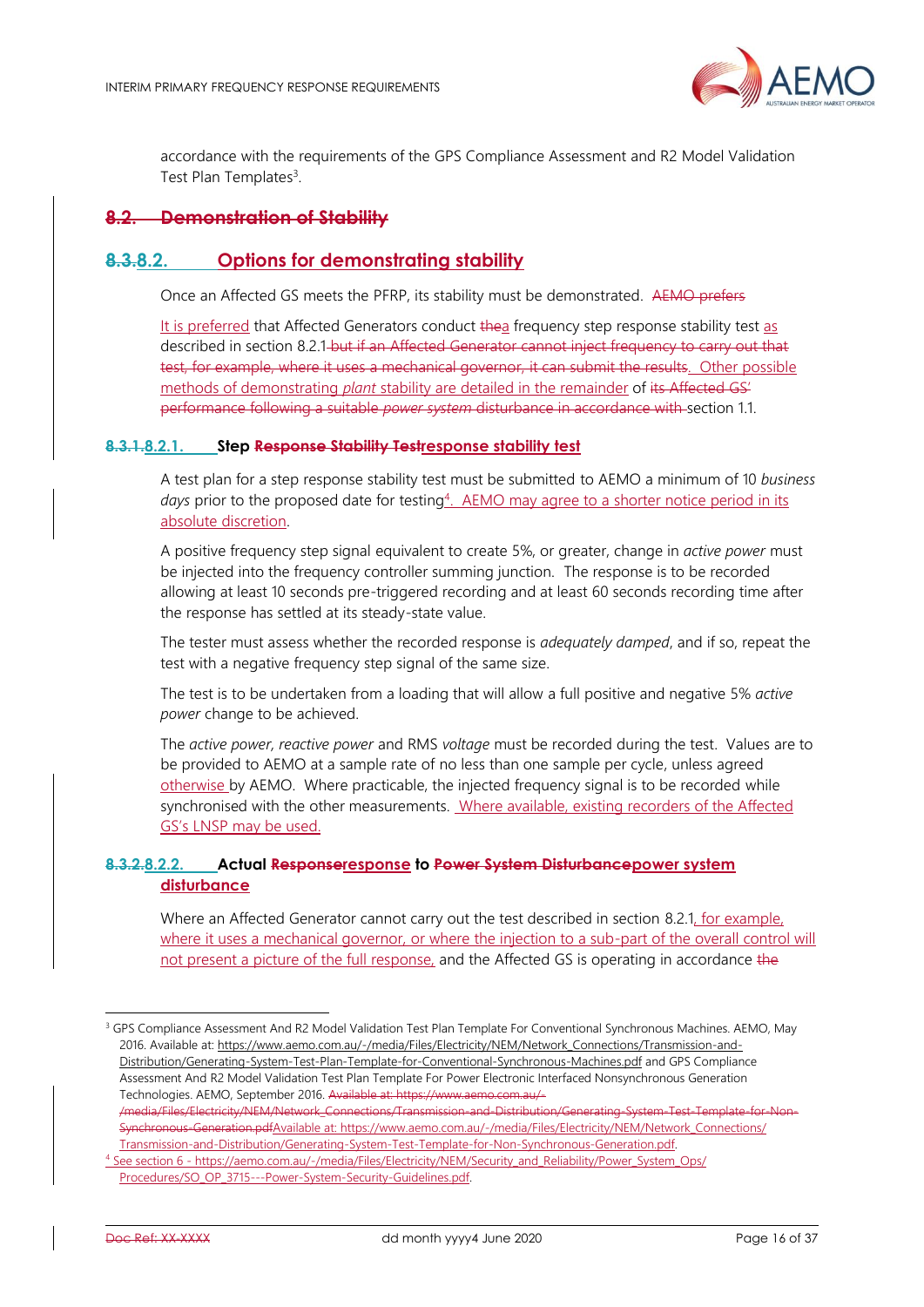

PFRPwith its PFR Settings, the Affected Generator may submit records of the Affected GS' performance following one or more *power system* disturbances to demonstrate stability.

The records required include *frequency*, *active power, reactive power* and RMS *voltage*. Values are to be provided to AEMO at a sample rate of no less than one sample per cycle, unless agreed by AEMO that a different rate is acceptable. Where available, existing recorders of the Affected GS's LNSP may be used.

## **9. COMPLIANCE**

#### **9.1.1.8.2.3. Ability to Operate in Frequency Response Mode and Sustain PFRRecent tests**

#### Where

An Affected GS will not be in breach of the requirement in section [4.1](#page-7-2) to not withdraw its response where the Affected GS could not sustain PFR for one or more of the following reasons:

- Primary energy availability, such as the availability of fuel or stored pressure for thermal *generation*, wind for wind *generation*, sunlight for solar *generation*, head level for hydro *generation* or number of coal mills in-service for coal *generation*.
- Physical limits related to plant capability or safety, such as operating temperature limits, rough running zones, or pressure limits.
- Environmental limits.

## **9.2. Changes to PFR Settings**

An Affected Generator must not adjust the PFR Settings of an Affected GS in a mannerGenerator has completed tests in the last few years on its Affected GS and those tests are substantially similar to the tests contemplated by section [8.2.1,](#page-15-1) the results of those tests may be submitted to AEMO as evidence of stability provided that no changes to the Affected GS have been made since then that would no longer meet one or more PFRP or the terms of any previously approved variation for reasonably be expected to have a material adverse effect on the test results.

#### **8.2.4. Identical generating units within an Affected GS**

Where multiple identical *generating units* that form an Affected GS<del>, unless</del> have identical settings applied, the Affected Generator has applied for a variation and obtained the approval of AEMO is only required to do so. Thetest or otherwise demonstrate stable response from one of these identical *generating units.*

#### **8.2.5. Recent operation with similar settings**

#### Where:

- (a) an Affected Generator must applyGS has been operated in the last few years with settings substantially similar to AEMO using the form in [Appendix E](#page-31-0) and follow the process for a variation, as detailed in section [7.4.](#page-13-0)the Affected GS' PFR Settings; and
- (b) AEMO will respondno other changes to the application inAffected GS in the intervening period would reasonably be expected to have a material adverse effect on its operation with those settings,

the Affected Generator may submit evidence of stable operation during the form in [Appendix F](#page-34-0) within period of prior operation with those settings.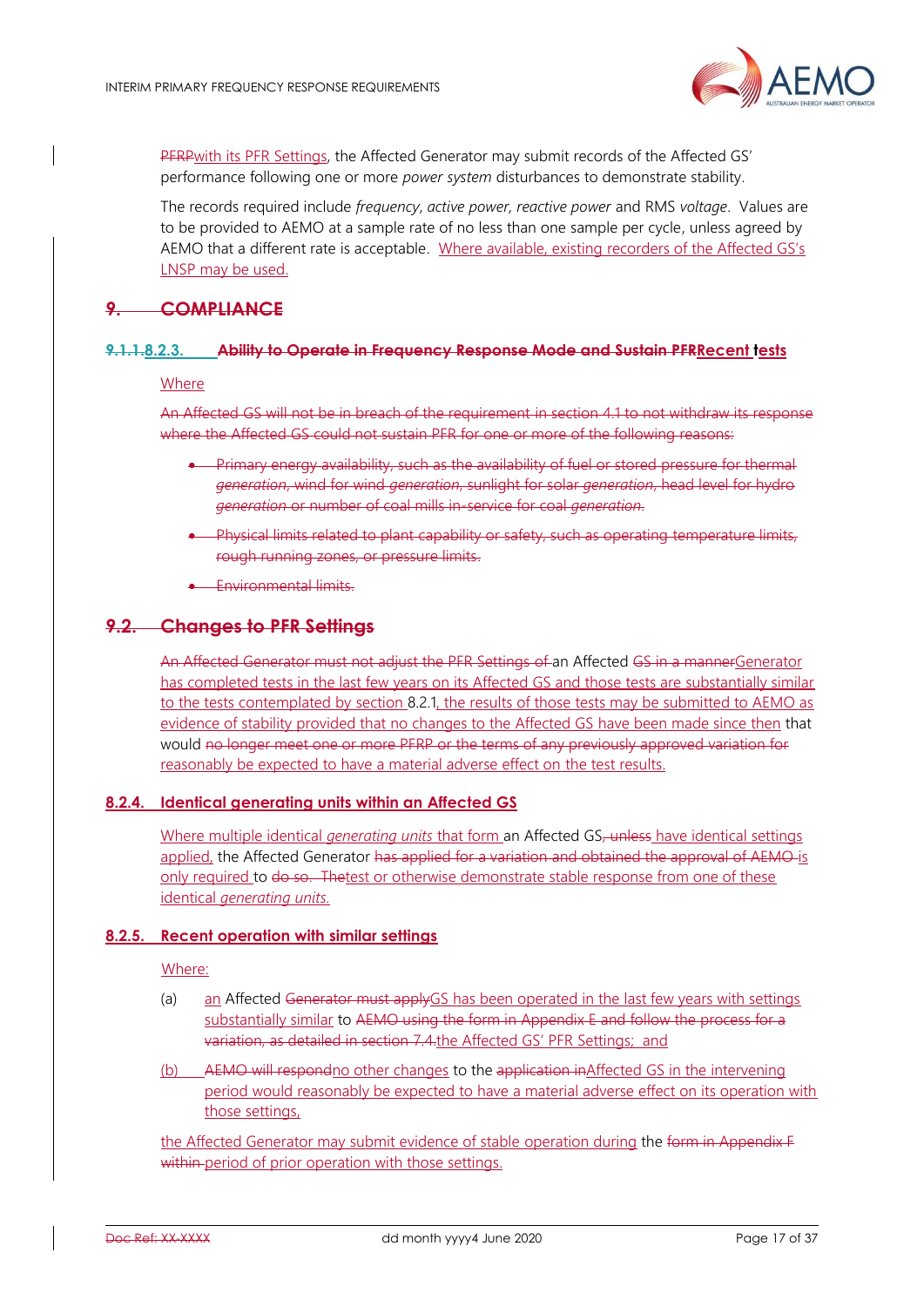

# <span id="page-17-0"></span>**8.3. Timing of tests**

Affected Generators are not required to conduct tests of the timetype contemplated in section [8.2.1](#page-15-1) prior to, or to support preparation of, its Results submitted under section [5,](#page-8-1) however, they may do so to increase their confidence in the Results.

# <span id="page-17-1"></span>**9. COMPLIANCE**

## <span id="page-17-2"></span>**9.3.9.1. No new compliance monitoring**

There are no additional compliance monitoring requirements, beyond those in the NER, required from Affected Generators to demonstrate compliance with an Affected GS' PFR Settings.

## <span id="page-17-3"></span>**9.4.9.2. Non-compliance**

Where AEMO considers an Affected GS is being operated contrary to its PFR Settings, or there is an unusually high number of instances where it is subject to one or more of the operating conditions specified in section [7.4.2](#page-13-4)[.7.6,](#page-13-2) AEMO may require further information and data from the Affected Generator to assess the Affected GS' compliance.

## <span id="page-17-4"></span>**10. PUBLICATION OF PRIMARY FREQUENCY RESPONSE OUTCOMES**

AEMO will publish and maintain on its website a list of Affected GSs and an indication of whether each Affected GS is:

- (a) required to maintain its PFR Settings;
- (b) exempt from the requirements of this PFRR; or
- (c) subject to a variation of one or more  $PFRP<sub>7</sub>$  described in section [3,](#page-6-0) and if so, which parameters are varied<sup>5</sup>.

## <span id="page-17-5"></span>**11. IMPLEMENTATION TIMETABLE**

Clause 11.122.2(c)(3) of the NER requires AEMO to set out the process for the coordinated activation of changes to Affected GS, which may be by type.

[Appendix G](#page-36-0) contains an indicative timetable, which shows that many of the milestones to be achieved are heavily dependent on timely submission of information and responses to requests for information by Affected Generators. Implementation issues and uncertainty with testing times will also have a significant impact on the timetable.

The timetable does not include the estimated time to review applications for exemption or variation, as these are expected to be submitted at the same time as the Self-Assessment. Subsequent exemption or variation applications may be made if, after AEMO's review, an Affected Generator considers it necessary.

AEMO will publish an updated version of this timetable on its website at <https://aemo.com.au/initiatives/major-programs/primary-frequency-response> after reviewing the Self-Assessments due on 28 August 2020. The timetable will be reviewed and updated at regular intervals after publication.

<sup>&</sup>lt;sup>5</sup> The varied PFRP will only be published by an Affected Generator's consent.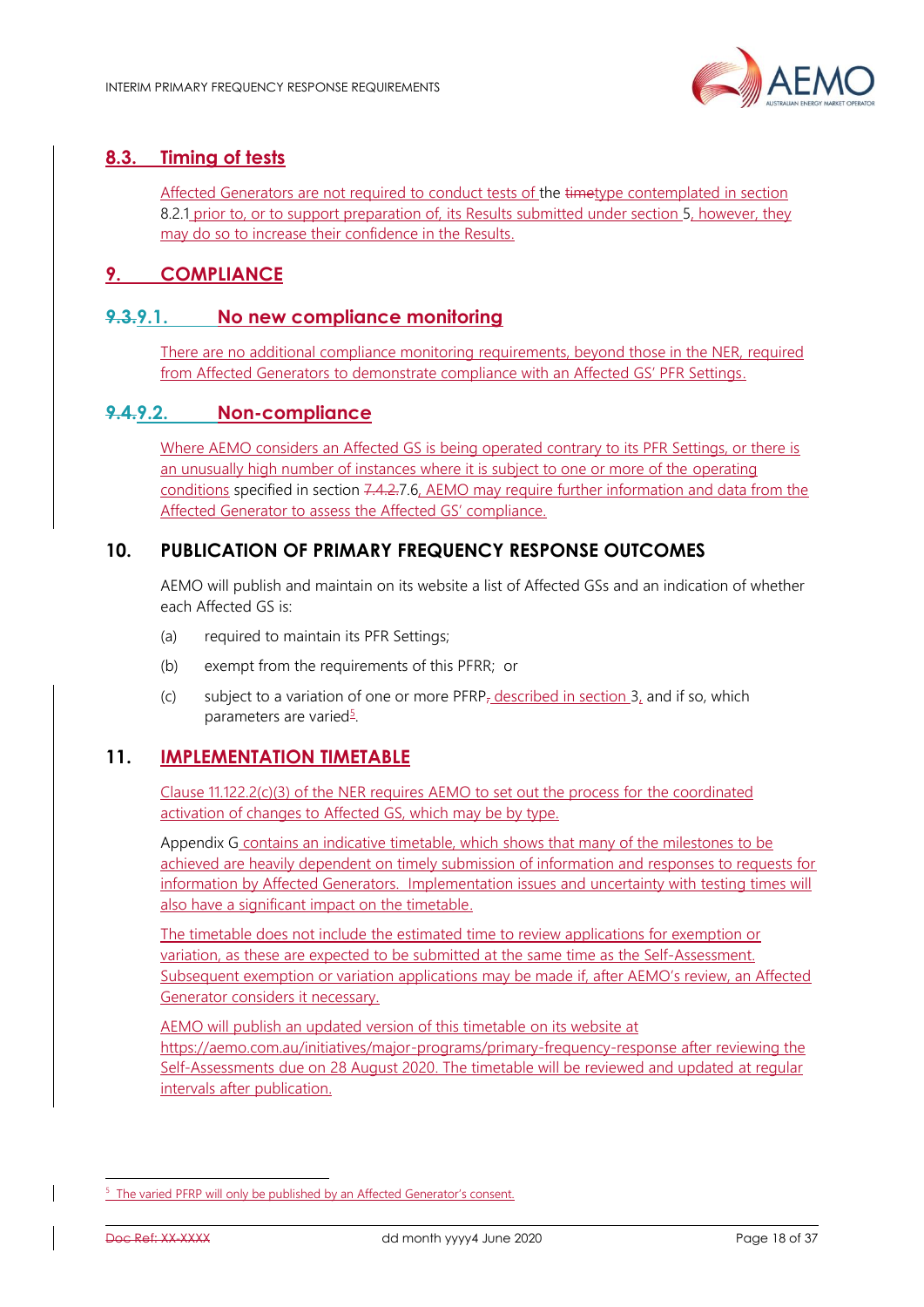

# <span id="page-18-0"></span>**APPENDIX A. PRIMARY FREQUENCY RESPONSE REQUIREMENTS EXISTING GENERATION – RESULTS OF SELF-ASSESSMENT**

#### **Section 1: Applicant**

| Applicant  |  |
|------------|--|
| <b>ABN</b> |  |

Where the Applicant represents a number of related parties who are Affected Generators<sup>6</sup>, a document showing the relationships between the Applicant and those Affected Generators should also be provided.

#### **Section 2: Generating SystemAffected GS**<sup>6</sup> **& Local Network Service Provider (LNSP)**<sup>7</sup>

| Name                    |  |
|-------------------------|--|
| <b>DUID</b>             |  |
| <b>Connection Point</b> |  |
| Registered Capacity     |  |
| Technology              |  |
| <b>LNSP</b>             |  |

#### **Section 3: Results of self-assessment and proposed PFR settings**<sup>7</sup>

The following are the results of the Applicant's self-assessment of the Generating System'sAffected GS' ability to meet each of the PFRP (attach supporting information, if required, or relevant<sup>8</sup>): outlined in section [3](#page-6-0) and the Proposed PFR Settings for the Affected GS:

<sup>&</sup>lt;sup>6</sup> As defined in the Interim Primary Frequency Response Requirements.

<sup>&</sup>lt;sup>7</sup> CutCopy and paste for each Affected GS.

<sup>8</sup> For example, control block diagrams and simulated, or physical, test reports, past commissioning test results relevant to PFR, any OEM governor block diagrams along with tuned data, any document describing how the GS is operated to provide FCAS.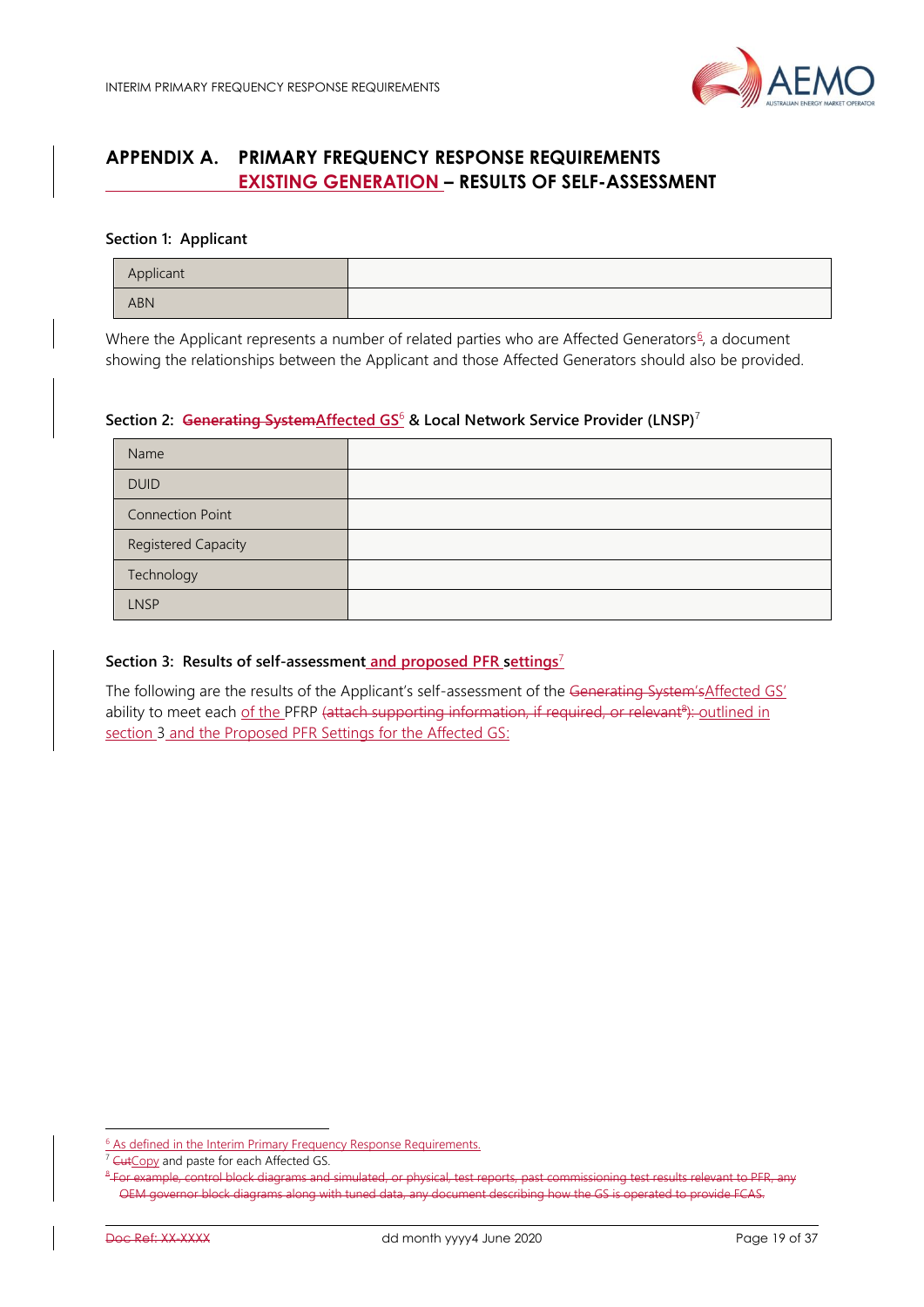

| Name of Affected GS:                                               |                                                                                                                                                                                                                                                                 |        |
|--------------------------------------------------------------------|-----------------------------------------------------------------------------------------------------------------------------------------------------------------------------------------------------------------------------------------------------------------|--------|
| <u>DUID:</u>                                                       |                                                                                                                                                                                                                                                                 |        |
|                                                                    | One change to $\pm 0.015$ Hz                                                                                                                                                                                                                                    | Yes/No |
| Deadband at the Connection Point:<br>(indicate preference)         | Two changes:<br>±0.05Hz<br>±0.015Hz                                                                                                                                                                                                                             | Yes/No |
| Droop (% of Maximum Operating<br>Level)                            |                                                                                                                                                                                                                                                                 |        |
| Response Time (seconds to achieve a<br>5% change in output)        | (provide evidence of inherent delays in plant response or any physical, environmental,<br>temperature or other limits that could impact response time, include its range and continuity -<br>see additional performance requirements referred to in section 4.) |        |
| <b>Earliest date(s) that Proposed PFR</b><br>Settings can be made: |                                                                                                                                                                                                                                                                 |        |

## **Section 4: Nomination of ChangesSupporting information**

Documents to deadband

For each Affected GS, nominated below are how the Applicant wishesbe submitted to effect changessupport this Self-Assessment, where necessary, include:

- Control block diagrams, simulations, reports of previous physical tests, past commissioning test results or OEM specifications, as relevant to PFR.
- Information on limits to range of response, or the ability of the Affected GS to sustain response, including how they may relate to underlying plant capability, stability or safety.
- Information on any limitations on the Affected GS' ability to meet the PFRP.
- Information describing how the Affected GS is operated to provide Regulation FCAS or Contingency FCAS.

Please list each supporting document provided:

## 1.

**Section 5: deadband Demonstration of stability – the following applies to each Affected GS<sup>9</sup>:** 

<sup>&</sup>lt;sup>9</sup> Copy and paste table for each Affected GS.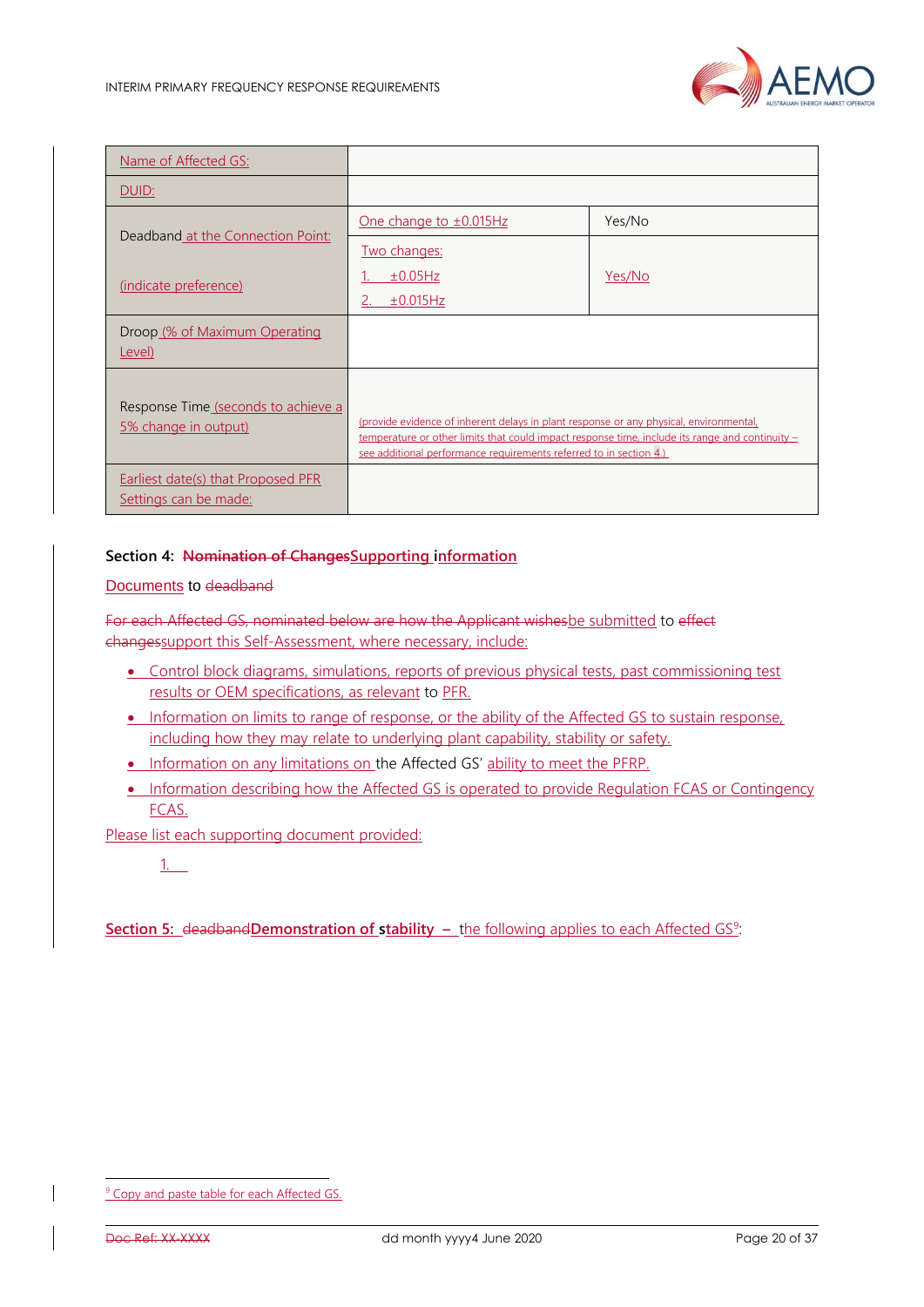

| Name of Affected GS:                                                                                                                       |                                                                                                                                                                              |
|--------------------------------------------------------------------------------------------------------------------------------------------|------------------------------------------------------------------------------------------------------------------------------------------------------------------------------|
| DUID:                                                                                                                                      |                                                                                                                                                                              |
| <u>Are tests of the type contemplated</u><br><u>by section 8.2.1 proposed?</u>                                                             | Yes/No<br>(If yes, please describe the proposed tests)                                                                                                                       |
| <u>Are tests of the type contemplated by</u><br><u>section 8.2.2 proposed?</u>                                                             | Yes/No<br>(If yes, please describe the proposed tests)                                                                                                                       |
| Does the Applicant wish to use<br>previous test results as evidence for<br>stable operation with the PFRP? One<br>change to $\pm 0.015$ Hz | Yes/No<br>(If yes, please describe the previous tests, and how they indicate stable operation will be<br>achieved with the PFRP)                                             |
| Has the Affected GS previously<br>operated with settings similar to or<br>consistent with the PFRP within the<br>last few years?           | Yes/No<br>(if yes, provide evidence of previous operation date/time and outcomes) Two changes:<br>±0.05Hz by [insert date]; then<br>±0.015Hz by [ <mark>insert date</mark> ] |
| <u>If tests are proposed, please provide</u><br>date(s) for the tests.                                                                     |                                                                                                                                                                              |

Section 5: Adjustments required – If required<sup>10</sup>, for each Affected GS, indicate the adjustments needed to be made to plant to ensure the Affected GS can meet each PRFP. Attach supporting information, if required, or relevant.

| <b>DUID</b>                                      |                                                                                                                                                                                                                                                                 |
|--------------------------------------------------|-----------------------------------------------------------------------------------------------------------------------------------------------------------------------------------------------------------------------------------------------------------------|
| <b>Deadband</b>                                  |                                                                                                                                                                                                                                                                 |
| <b>Droop</b>                                     |                                                                                                                                                                                                                                                                 |
| <u>Rocnonco Timo</u><br><del>nesponse imne</del> | (provide evidence of inherent delays in plant response or any physical, environmental, temperature<br>or other limits that could impact response time, include its range and continuity - see additional<br>performance requirements referred to in section 4.) |

## Section 6: Applicant contacts for queries<sup>11</sup>

| Name  |  |
|-------|--|
| Title |  |
| Phone |  |
| Email |  |

<sup>&</sup>lt;sup>40</sup> Copy and paste table for each Affected GS.

<sup>&</sup>lt;sup>11</sup> Copy and paste table to insert more names if more than one contact.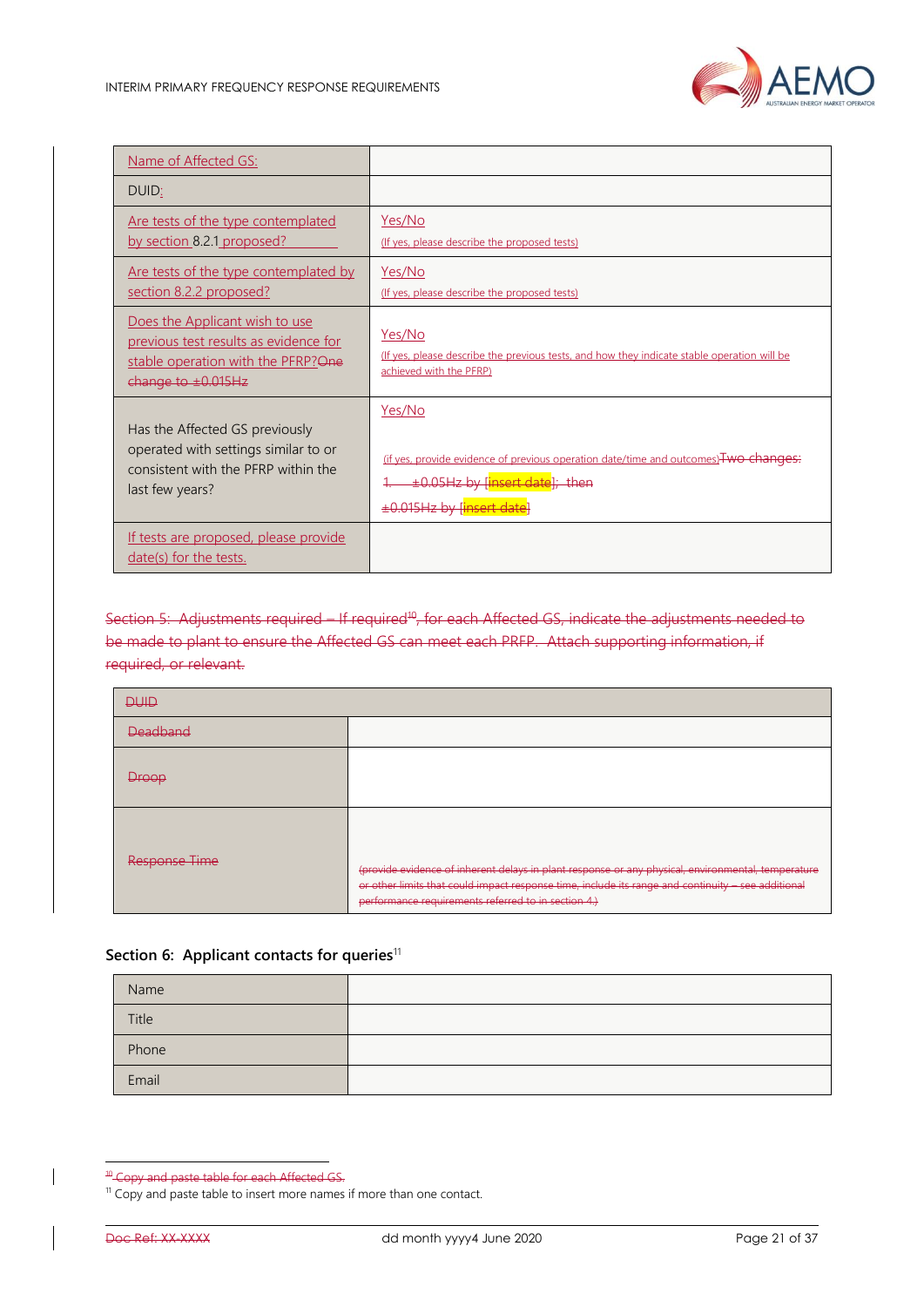

# **Section 67: Certification and signature**

|                                                                                                                                                                                                           | (insert name)  |
|-----------------------------------------------------------------------------------------------------------------------------------------------------------------------------------------------------------|----------------|
|                                                                                                                                                                                                           | (insert title) |
| DECLARE that I am authorised by the Applicant to submit this Self-Assessment on the Applicant's behalf and<br>CERTIFY that the contents of this Self-Assessment and any attachments are true and correct. |                |
| Signature                                                                                                                                                                                                 | //20<br>Date   |

This form should be submitted to: PFRR@aemo.com.a[uPFR@aemo.com.au](mailto:PFR@aemo.com.au)

Enquiries about this form should be submitted to: [PFR@aemo.com.au](mailto:PFR@aemo.com.au)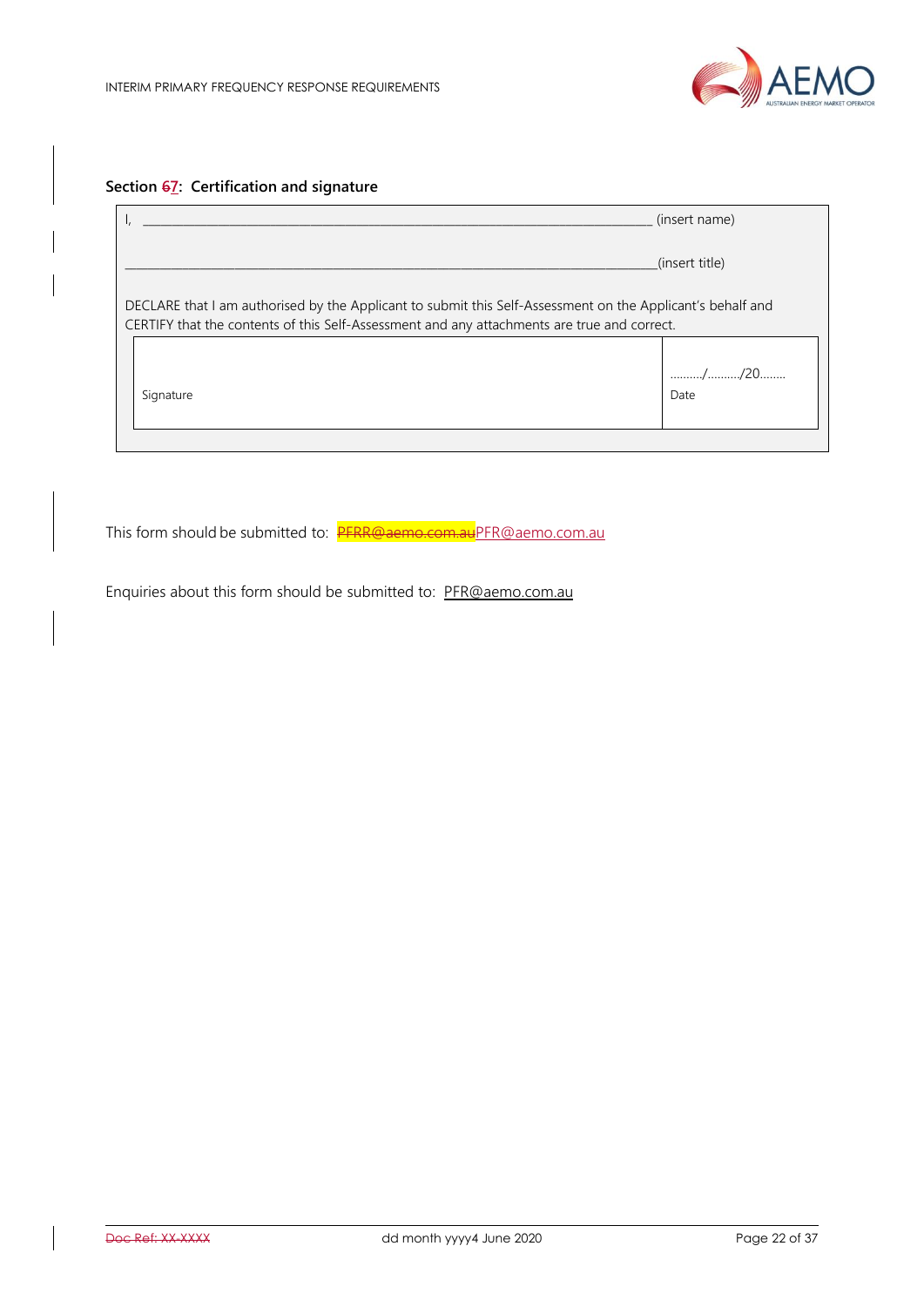

# <span id="page-22-0"></span>**APPENDIX B. PRIMARY FREQUENCY RESPONSE REQUIREMENTS NEW CONNECTIONS – PROPOSED PFR SETTINGS**

#### **Section 1: Connection applicant**

| Applicant |  |
|-----------|--|
| ABN       |  |

## **Section 2: Proposed Generating SystemAffected GS**<sup>12</sup> **& Local Network Service Provider (LNSP)**<sup>13</sup>

| Name                    |  |
|-------------------------|--|
| <b>DUID</b>             |  |
| <b>Connection Point</b> |  |
| Proposed Capacity       |  |
| Technology              |  |
| <b>LNSP</b>             |  |

#### **Section 3: Proposed PFR Settingssettings**<sup>14</sup>

| Name of Affected GS:                                         |  |
|--------------------------------------------------------------|--|
| <b>DUID:</b>                                                 |  |
| Deadband at the Connection Point                             |  |
| Droop (% of Maximum Operating<br>Level)                      |  |
| Response Time (seconds to achieve<br>a 5% change in output)) |  |

#### **Section 4: Supporting documents**

Documents that may be submitted to support this Self-Assessment include:

- Control block diagrams, simulations, as relevant to PFR.
- Information on any limitations on the Affected GS' ability to meet the PFRP.
- Information on any proposed limits to range of response, or the ability of the Affected GS to sustain response, including how they may relate to underlying plant capability, stability or safety.
- Information describing how the Affected GS is operated to provide Regulation or Contingency FCAS.

<sup>&</sup>lt;sup>12</sup> As defined in the Interim Primary Frequency Response Requirements.

<sup>&</sup>lt;sup>13</sup> Copy and paste table for each Affected GS.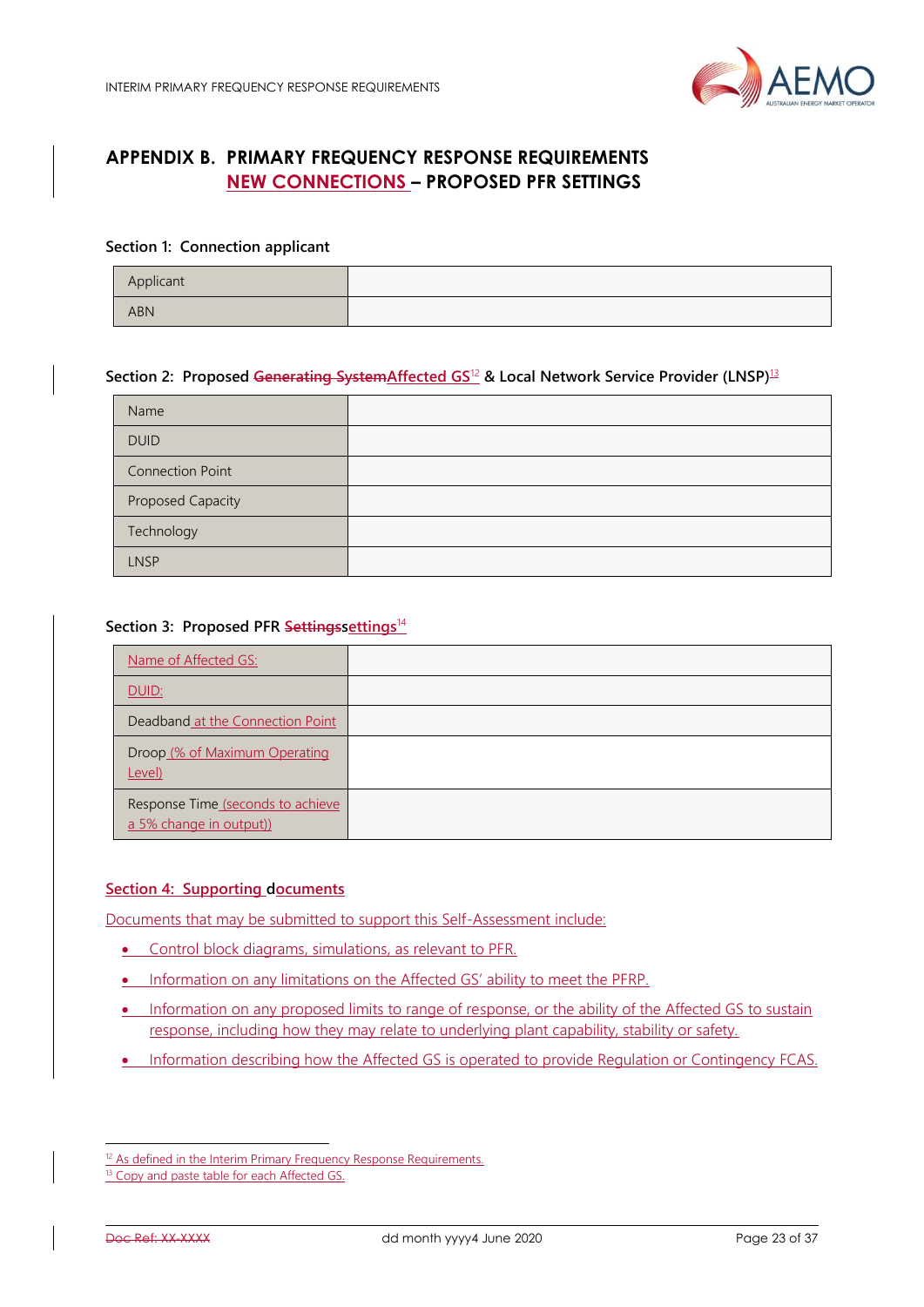

## Please list each supporting document provided:

## 1.

## Section 5: Connection applicant contacts for queries<sup>14</sup>

| Name  |  |
|-------|--|
| Title |  |
| Phone |  |
| Email |  |

<sup>&</sup>lt;sup>14</sup> Copy and paste table to insert more names if more than one contact.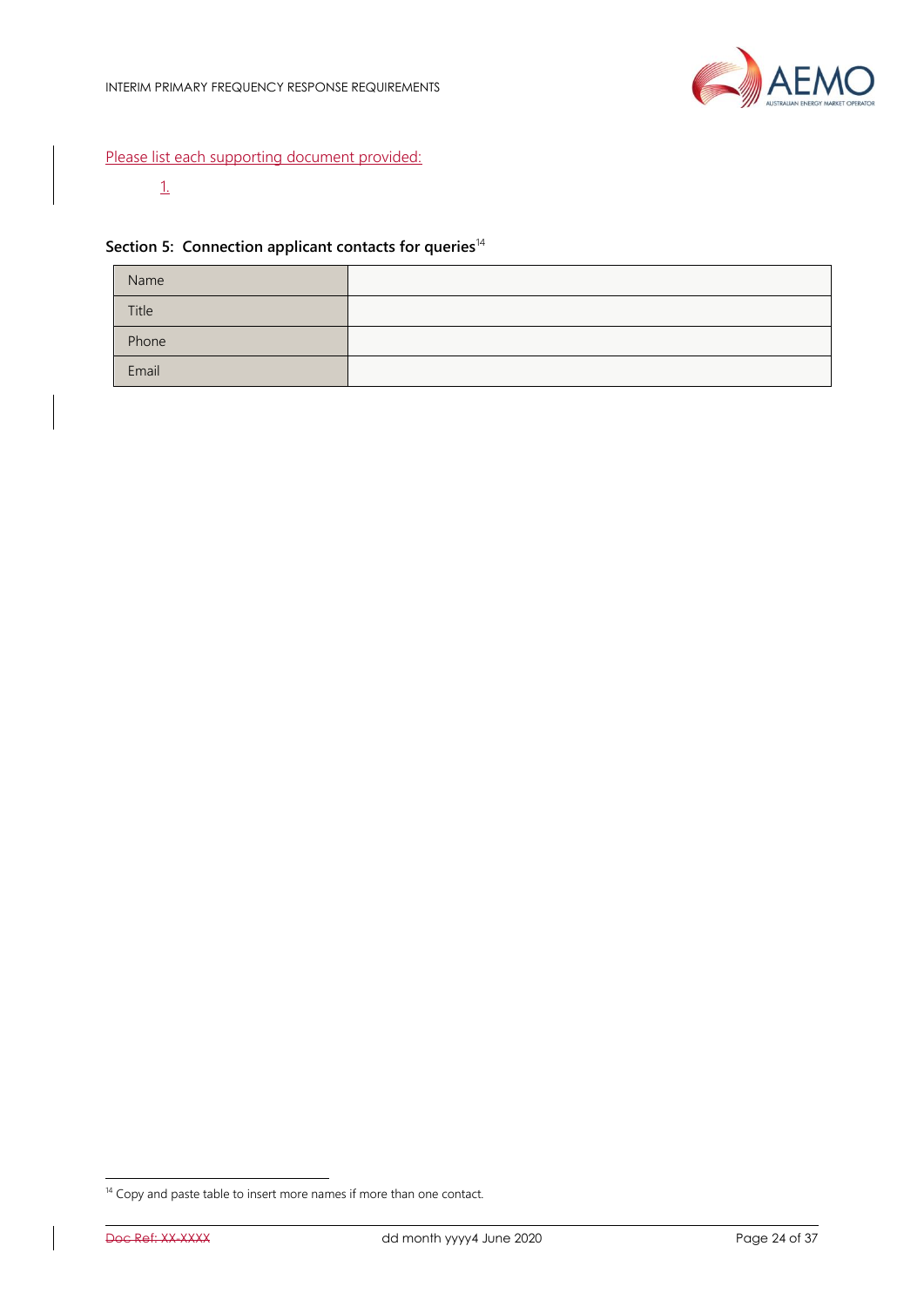

# **Section 6: Certification and signature**

|                                                                                                            | (insert name)  |
|------------------------------------------------------------------------------------------------------------|----------------|
|                                                                                                            | (insert title) |
| DECLARE that I am authorised by the Applicant to submit this Self-Assessment on the Applicant's behalf and |                |
| CERTIFY that the contents of this Self-Assessment and any attachments are true and correct.                |                |
|                                                                                                            |                |
|                                                                                                            | //20           |
| Signature                                                                                                  | Date           |
|                                                                                                            |                |
|                                                                                                            |                |

This form should be submitted to: PFRR@aemo.com.a[uPFR@aemo.com.au](mailto:PFR@aemo.com.au)

Enquiries about this form should be submitted to: [PFR@aemo.com.au](mailto:PFR@aemo.com.au)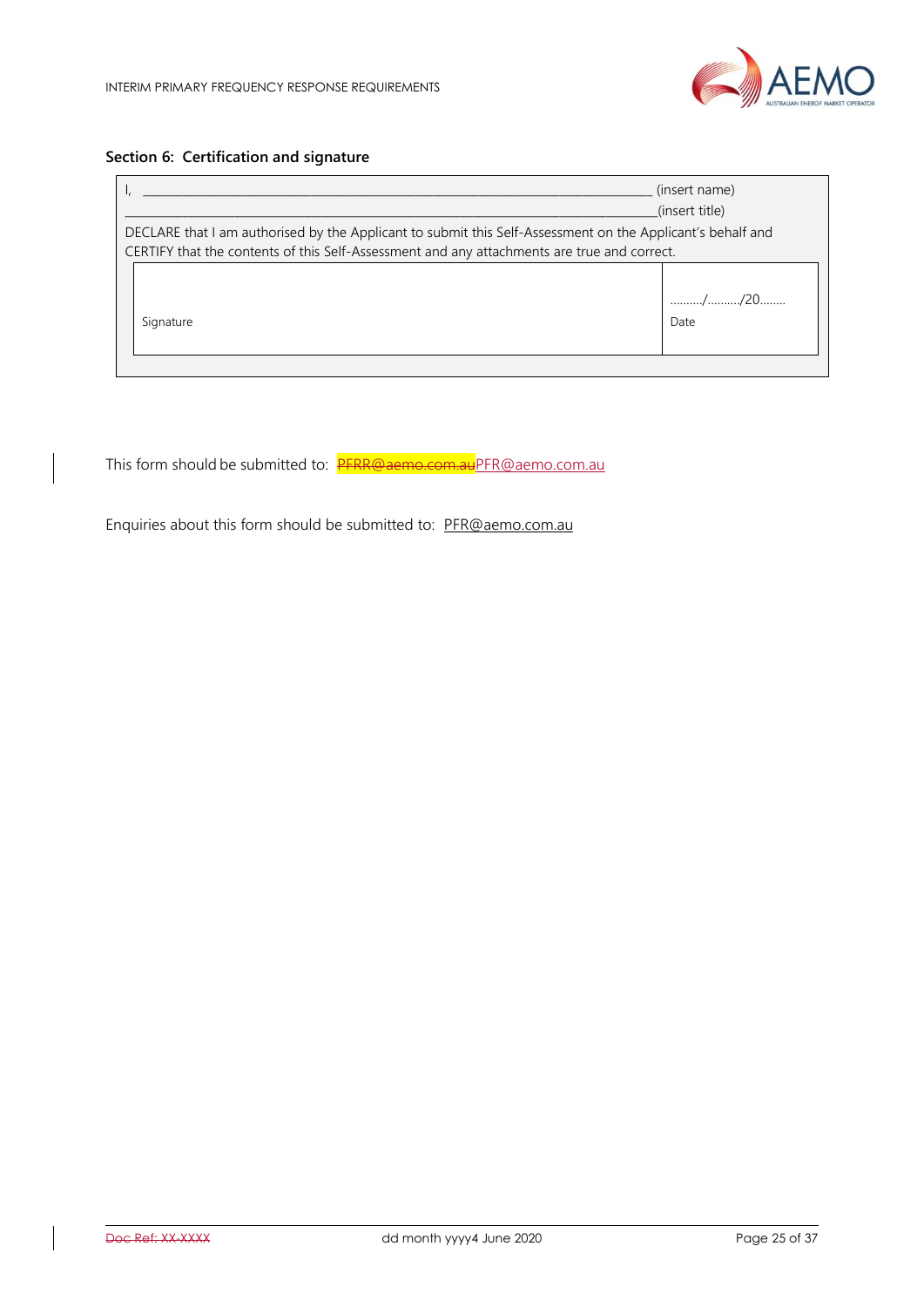

# <span id="page-25-0"></span>**APPENDIX C. PRIMARY FREQUENCY RESPONSE REQUIREMENTS AEMO RESPONSE TO AFFECTED GENERATOR**

[on AEMO letterhead]

[Name and address of Affected Generator]

Dear [insert as appropriate],

#### **Interim Primary Frequency Response Requirements – Notice of PFR Settings**

Further to your recent self-assessment/application for variation/application to change PFR Settings [delete] whichever is inapplicable], AEMO has assessed the information provided by you and confirms that the PFR Settings<sup>15</sup> for each Affected GS you own/operate and the date from which provision of PFR must commence in accordance with those PFR Settings is as detailed in Attachment 1- [if only one or a few, delete Attachment 1 and insert table here.

[Where testing is proposed, include next paragraph]

We confirm that you will be testing [insert name of plant or vary if more than one]. The agreed arrangements are as follows:

[Insert testing details, especially when and how]

AEMO's usual control room procedures will apply prior to, during, and immediately after, testing.

Please ensure you understand the performance requirements as they apply to each Affected GS, as specified in the PFRRIPFRR and note your obligations to advise AEMO of any non-compliance.

Should you wish to vary any of these PFR Settings, please refer to the PFRRIPFRR for the variation application process.

Any queries should be addressed to [insert particulars].

Yours sincerely,

[insert name and title]

<sup>&</sup>lt;sup>15</sup> Capitalised terms are defined in the Interim Primary Frequency Response Requirements (IPFRR).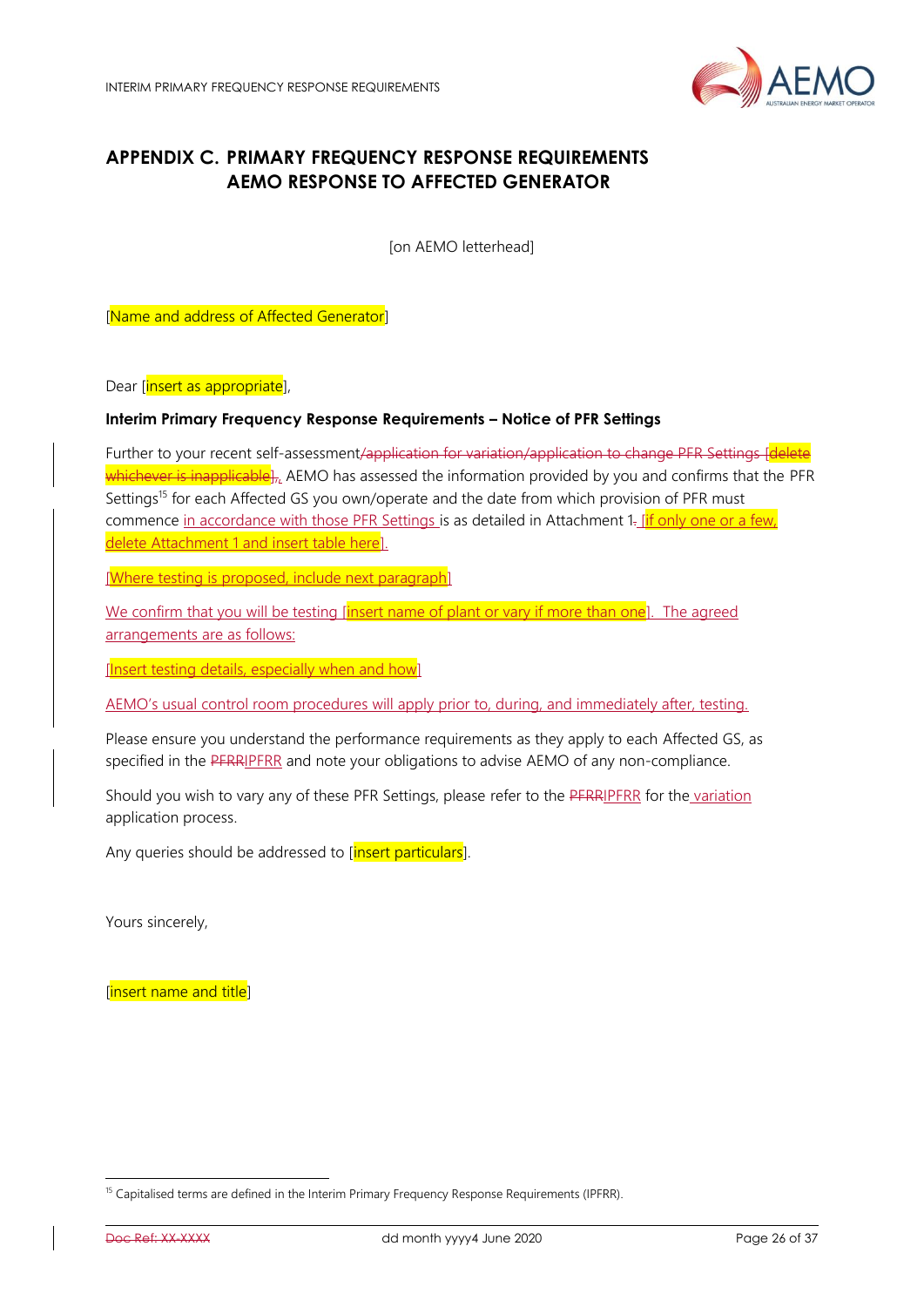INTERIM PRIMARY FREQUENCY RESPONSE REQUIREMENTS



## **Attachment 1 – PFR settings**

| Generating<br>System DUID | Progressive<br>narrowing of<br>deadband? | <b>Affected GS'</b><br><b>Deadband</b> | Commencement  <br><b>Date</b> | <b>Droop</b> | <b>Response Time</b> | Conditions <sup>16</sup> |
|---------------------------|------------------------------------------|----------------------------------------|-------------------------------|--------------|----------------------|--------------------------|
|                           | Yes/No                                   | [If staged]                            |                               |              |                      |                          |
|                           |                                          | $1. \pm 0.050$ Hz                      | 1. [date]                     |              |                      |                          |
|                           |                                          | $2. \pm 0.015$ Hz                      | 2. [date]                     |              |                      |                          |
|                           |                                          | [If not staged]                        |                               |              |                      |                          |
|                           |                                          | ±0.015 Hz                              |                               |              |                      |                          |
|                           |                                          |                                        |                               |              |                      |                          |
|                           |                                          |                                        |                               |              |                      |                          |

<sup>&</sup>lt;sup>16</sup> You may insert attachments if lengthy.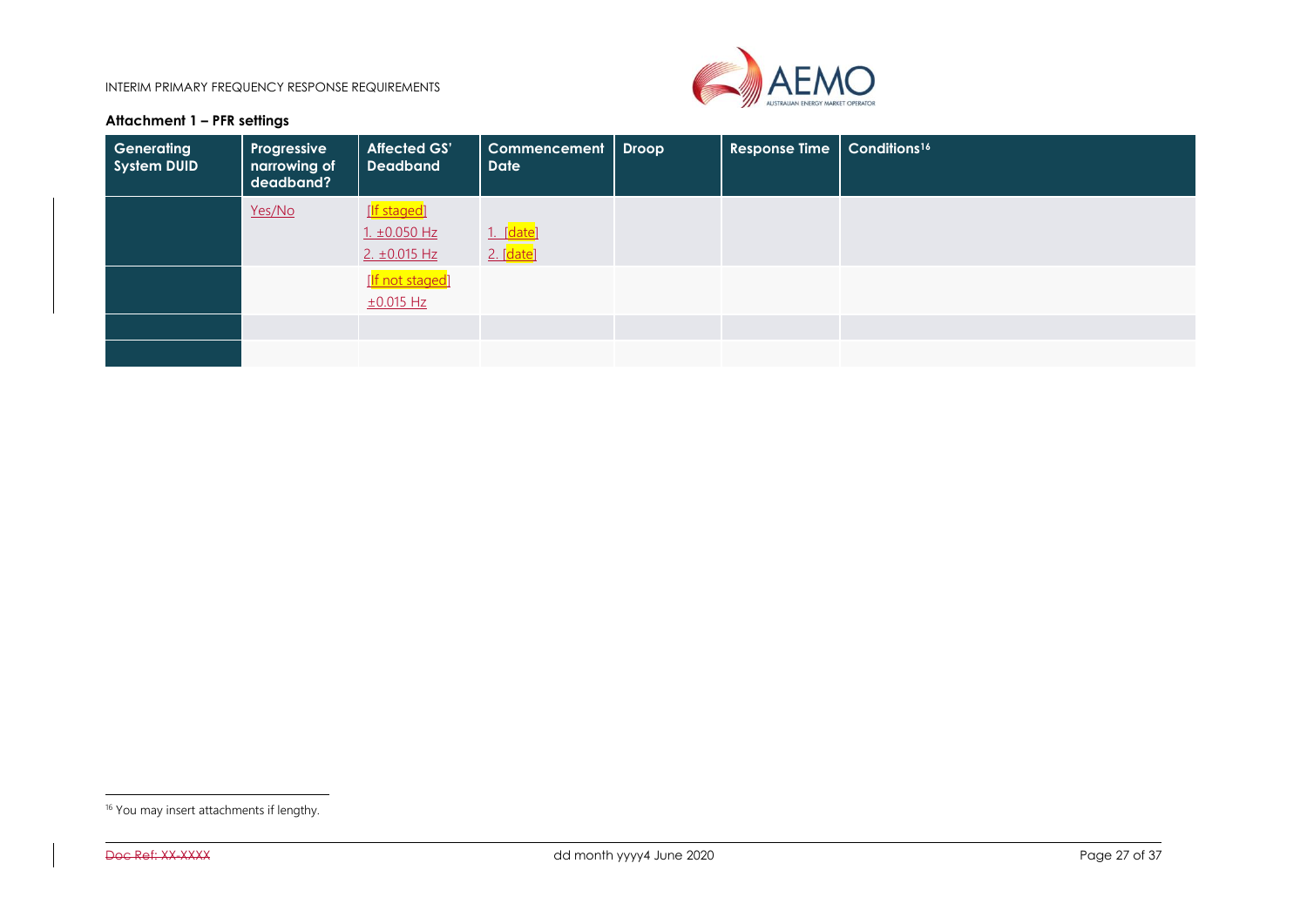

# <span id="page-27-0"></span>**APPENDIX D. PRIMARY FREQUENCY RESPONSE REQUIREMENTS APPLICATION FOR EXEMPTION**

#### **Section 1: Applicant**

| Applicant  |  |
|------------|--|
| <b>ABN</b> |  |

#### **Section 2: Generating SystemAffected GS**<sup>17</sup> **& Local Network Service Provider (LNSP)**<sup>18</sup>

| Name                    |  |
|-------------------------|--|
| <b>DUID</b>             |  |
| <b>Connection Point</b> |  |
| <b>LNSP</b>             |  |

The Applicant seeks exemption from the requirement to operating the Generating SystemAffected GS in accordance with all PFRP on the following grounds:

#### **Section 3: Grounds for exemption:**

Provide details of basis for exemption and attach any relevant evidence. See section [7.1](#page-10-1) for details.

#### **Section 4: Supporting information**

Attach supporting information. See section [7.1](#page-10-1) for of the Interim Primary Frequency Response Requirements and clause 4.4.2B of the NER for the relevant grounds and details of the type of information to be provided.

**Section 5: Applicant Contacts for Queries<sup>19</sup>**

<sup>17</sup> As defined in the Interim Primary Frequency Response Requirements.

If more than one Affected GS affected by the same issues, you may copy and paste table for each Affected GS. and paste table to insert more names if more than one contact.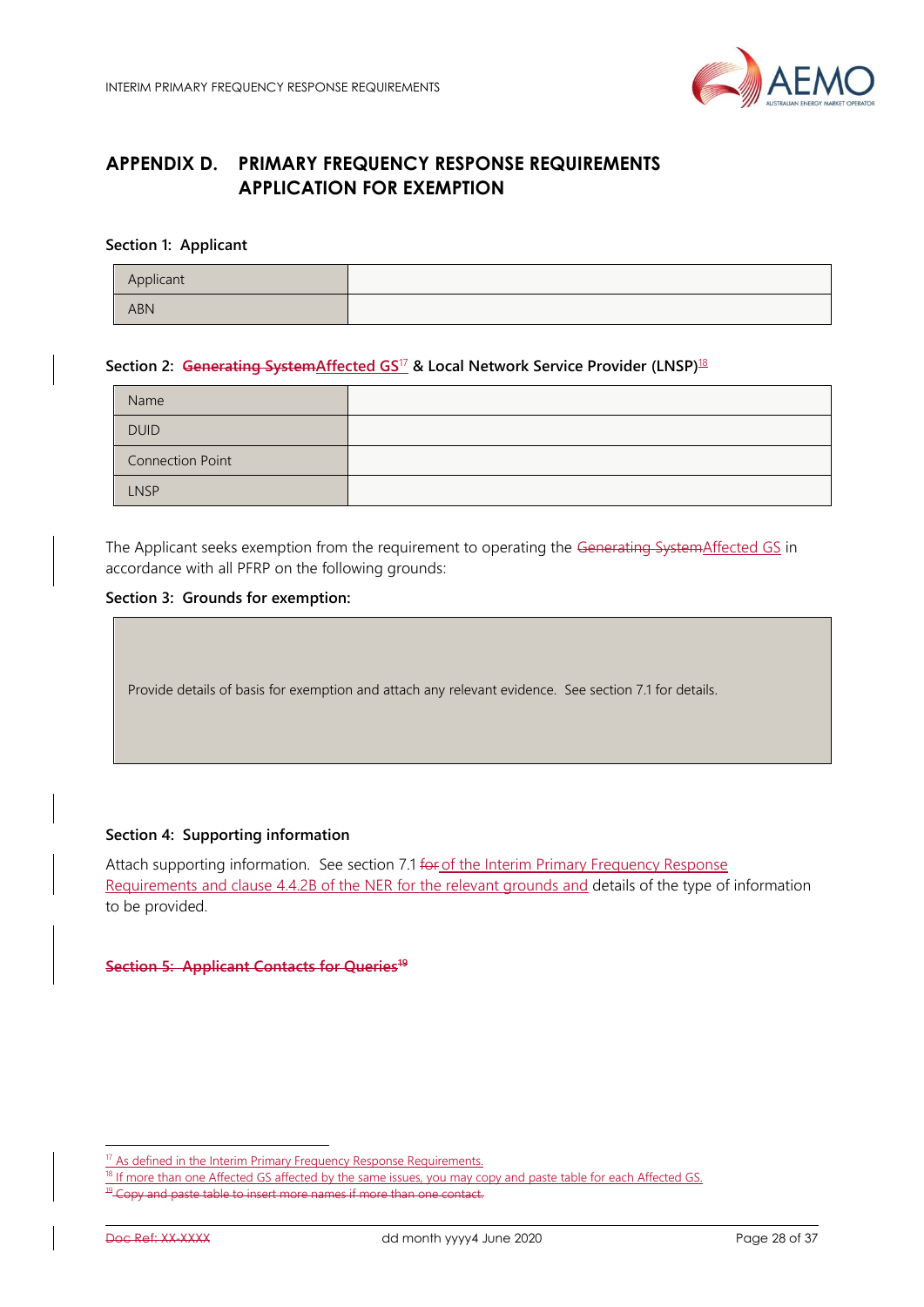

| <b>Name</b>  |  |
|--------------|--|
| <b>Title</b> |  |
| Phone        |  |
| Email        |  |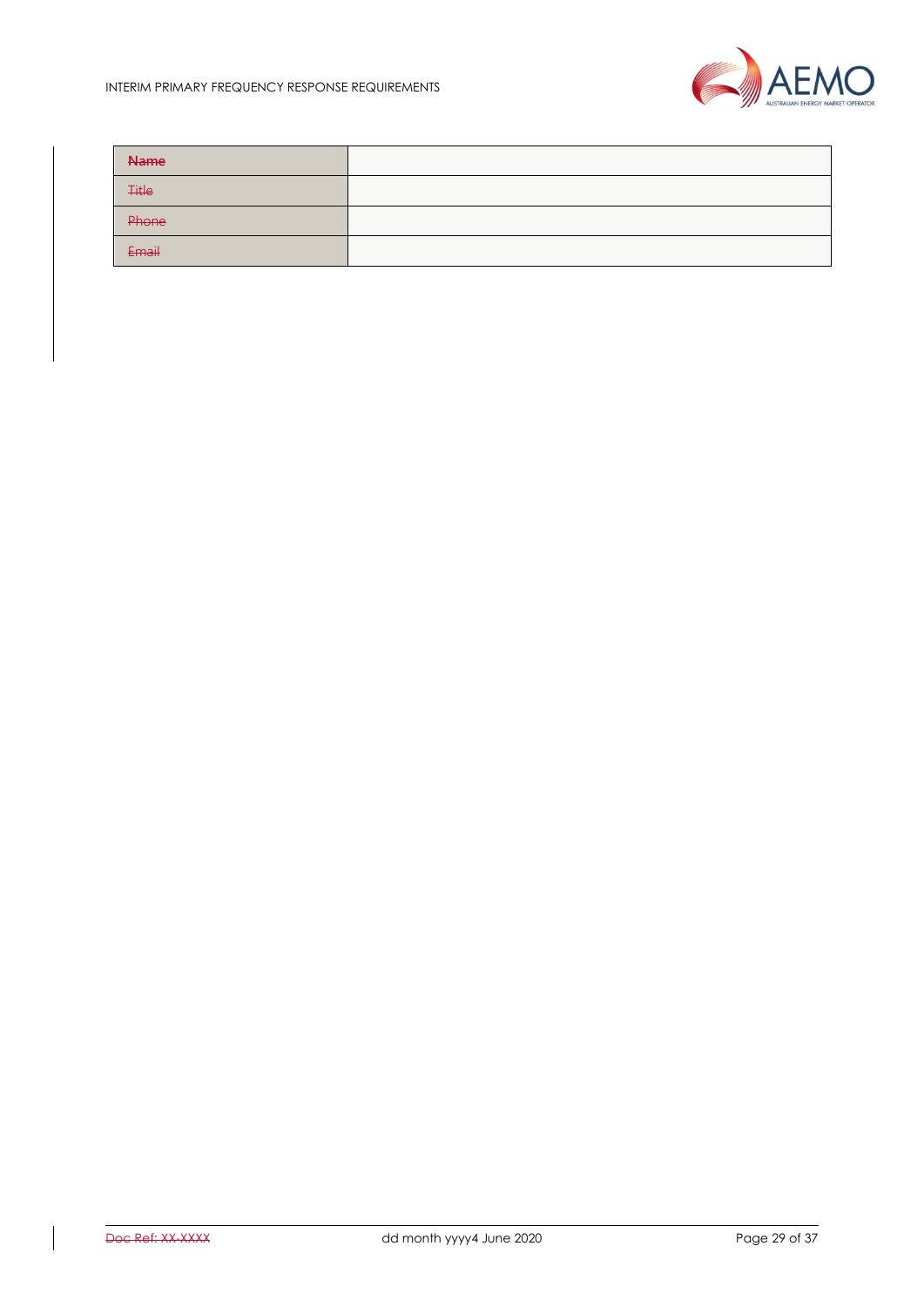

# **Section 5: Applicant contacts for queries**<sup>20</sup>

| Name         |  |
|--------------|--|
| <b>Title</b> |  |
| Phone        |  |
| Email        |  |

<sup>&</sup>lt;sup>20</sup> Copy and paste table to insert more names if more than one contact.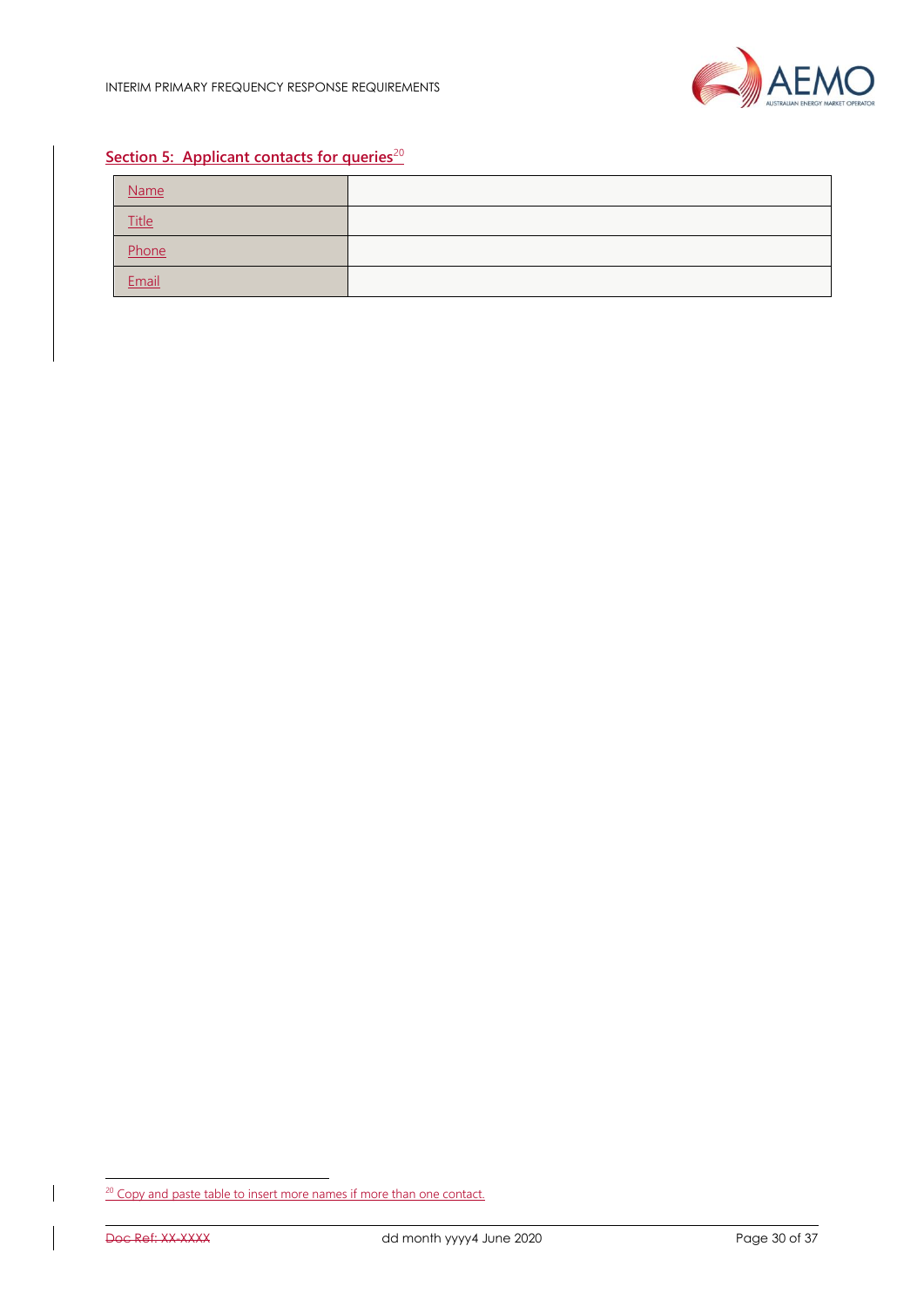

## **Section 6: Acknowledgment and consent to publication**

By submitting this application, the Applicant acknowledges that AEMO will publish a list of *generating systems* that are exempt from the Primary Frequency Response Requirements, as required by the National Electricity Rules.

If exemption is granted, the published exemption list may include a brief reason for the exemption, with the Applicant's consent. The Applicant consents/does not consent to the publication of the reason for which any exemption was granted.

## **Section 7: Certification and signature**

| CLARE that I am authorised by the Applicant to submit this Application on the Applicant's behalf and CERTIFY<br>that the contents of this Application and any attachments are true and correct.   | (insert name)<br>(insert title) |
|---------------------------------------------------------------------------------------------------------------------------------------------------------------------------------------------------|---------------------------------|
| Signature                                                                                                                                                                                         | חרו<br><b>Date</b>              |
|                                                                                                                                                                                                   | (insert name)<br>(insert title) |
| DECLARE that I am authorised by the Applicant to submit this Application on the Applicant's behalf and CERTIFY<br>that the contents of this Application and any attachments are true and correct. |                                 |
| Signature                                                                                                                                                                                         | <u>/</u> ./20.<br>Date          |

This form should be submitted to **PFRR@aemo.com.au**PFR@aemo.com.au

Enquiries about this form should be submitted to **PFRR@aemo.com.au**PFR@aemo.com.au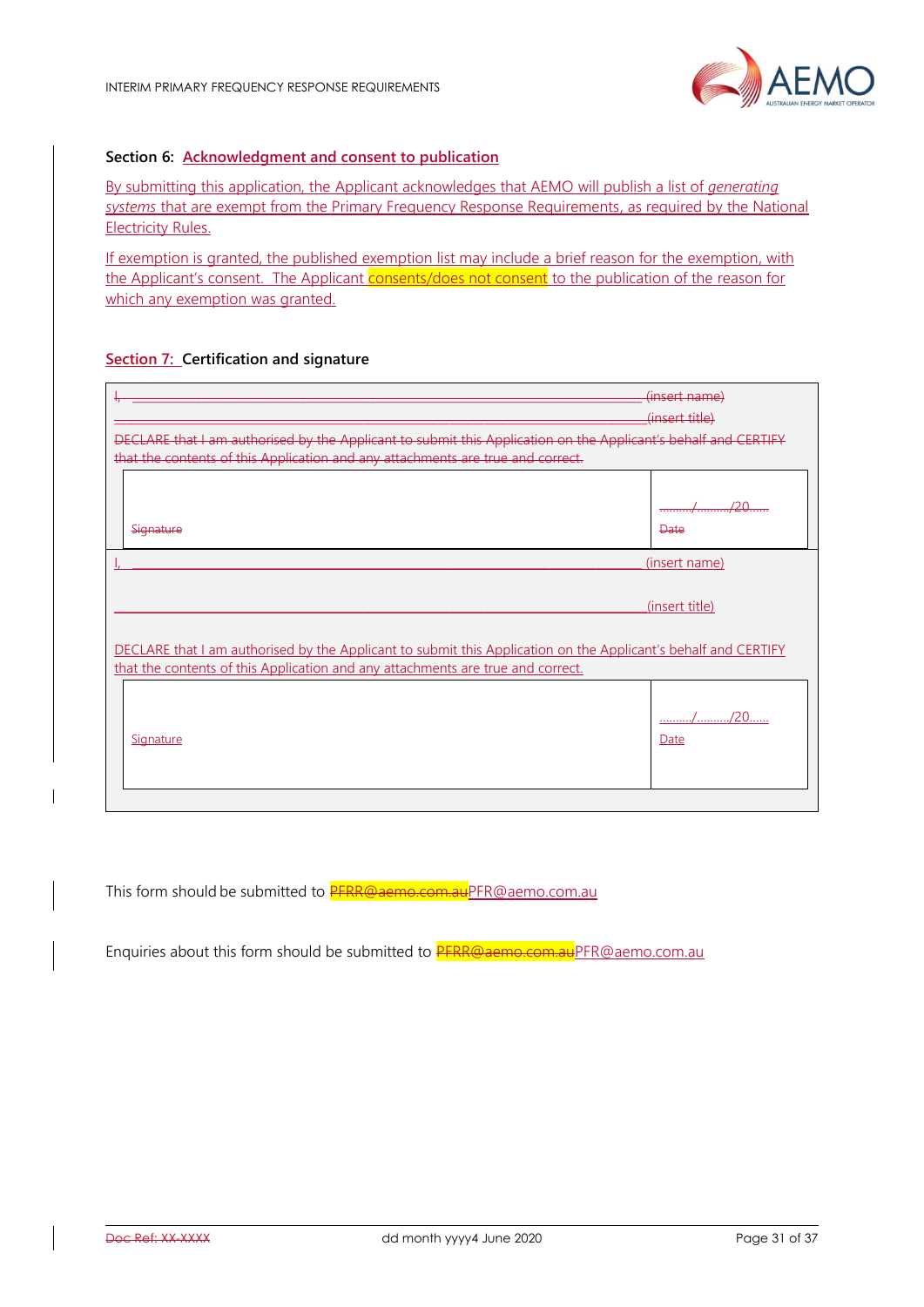

# <span id="page-31-0"></span>**APPENDIX E. PRIMARY FREQUENCY RESPONSE REQUIREMENTS APPLICATION FOR VARIATION**

#### **Section 1: Applicant**

| Applicant  |  |
|------------|--|
| <b>ABN</b> |  |

#### **Section 2: Generating SystemAffected GS**<sup>21</sup> **& Local Network Service Provider (LNSP)**<sup>22</sup>

| Name                    |  |
|-------------------------|--|
| <b>DUID</b>             |  |
| <b>Connection Point</b> |  |
| <b>LNSP</b>             |  |

The Applicant seeks a variation from someone or more of the PFRP.

## **Section 3: Variations Requestedrequested**<sup>22</sup>

For each item, indicate the changes need to meet the relevant PFRP.

Indicate which PFRP the Affected Generator seeks AEMO to vary for each Affected GS and on what basis.

| Deadband                      |  |
|-------------------------------|--|
| Droop                         |  |
| Speed of Response             |  |
| Range of Response             |  |
| <b>Continuity of Response</b> |  |

#### **Section 4: Supporting information**

Attach supporting information for each variation requested. See section 7.1 forof the Interim Primary Frequency Response Requirements and clause 4.4.2B of the NER for the relevant grounds and details of the type of information to be provided.

**Section 5: Applicant Contacts for Queries<sup>23</sup>**

<sup>&</sup>lt;sup>21</sup> As defined in the Interim Primary Frequency Response Requirements.

<sup>&</sup>lt;sup>2</sup> If more than one Affected GS affected by the same issues, you may copy and paste table for each Affected GS. y and paste table to insert more names if more than one contact.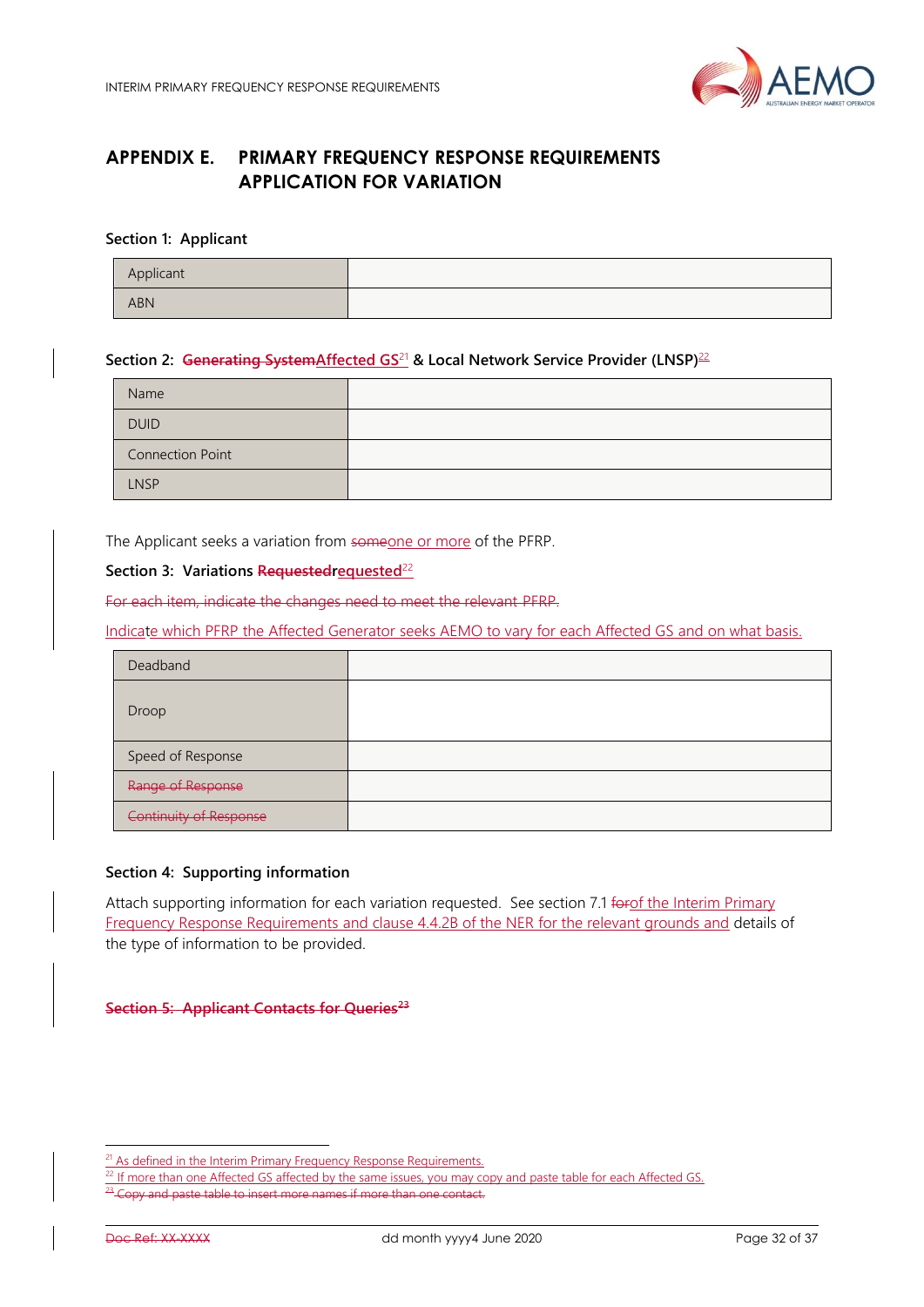

| <b>Name</b>  |  |
|--------------|--|
| <b>Title</b> |  |
| Phone        |  |
| Email        |  |

#### **Section 6**

#### **Section 5: Applicant contacts for queries**<sup>24</sup>

| Name  |  |
|-------|--|
| Title |  |
| Phone |  |
| Email |  |

#### **Section 6: Acknowledgment of publication of variation and reasons:**

By submitting this application, the Applicant acknowledges that AEMO will publish a list of *generating systems* that have been granted variations of one or more PFRP, as required by the National Electricity Rules. The published list will specify which parameters are varied for each relevant *generating system*.

If a variation is granted, the published list may include the varied PFR Settings as approved by AEMO, with the Applicant's consent. The Applicant consents/does not consent to the publication of the approved PFR Settings for the Affected GS and the reasons for the variation.

#### **Section 7: Certification and signature**

|                                                                                                                                                                                                   | (insert name)  |
|---------------------------------------------------------------------------------------------------------------------------------------------------------------------------------------------------|----------------|
|                                                                                                                                                                                                   | (insert title) |
| DECLARE that I am authorised by the Applicant to submit this Application on the Applicant's behalf and CERTIFY<br>that the contents of this Application and any attachments are true and correct. |                |
| Signature                                                                                                                                                                                         | Date           |
|                                                                                                                                                                                                   |                |

This form should be submitted to **PFRR@aemo.com.au**PFR@aemo.com.au

 $24$  Copy and paste table to insert more names if more than one contact.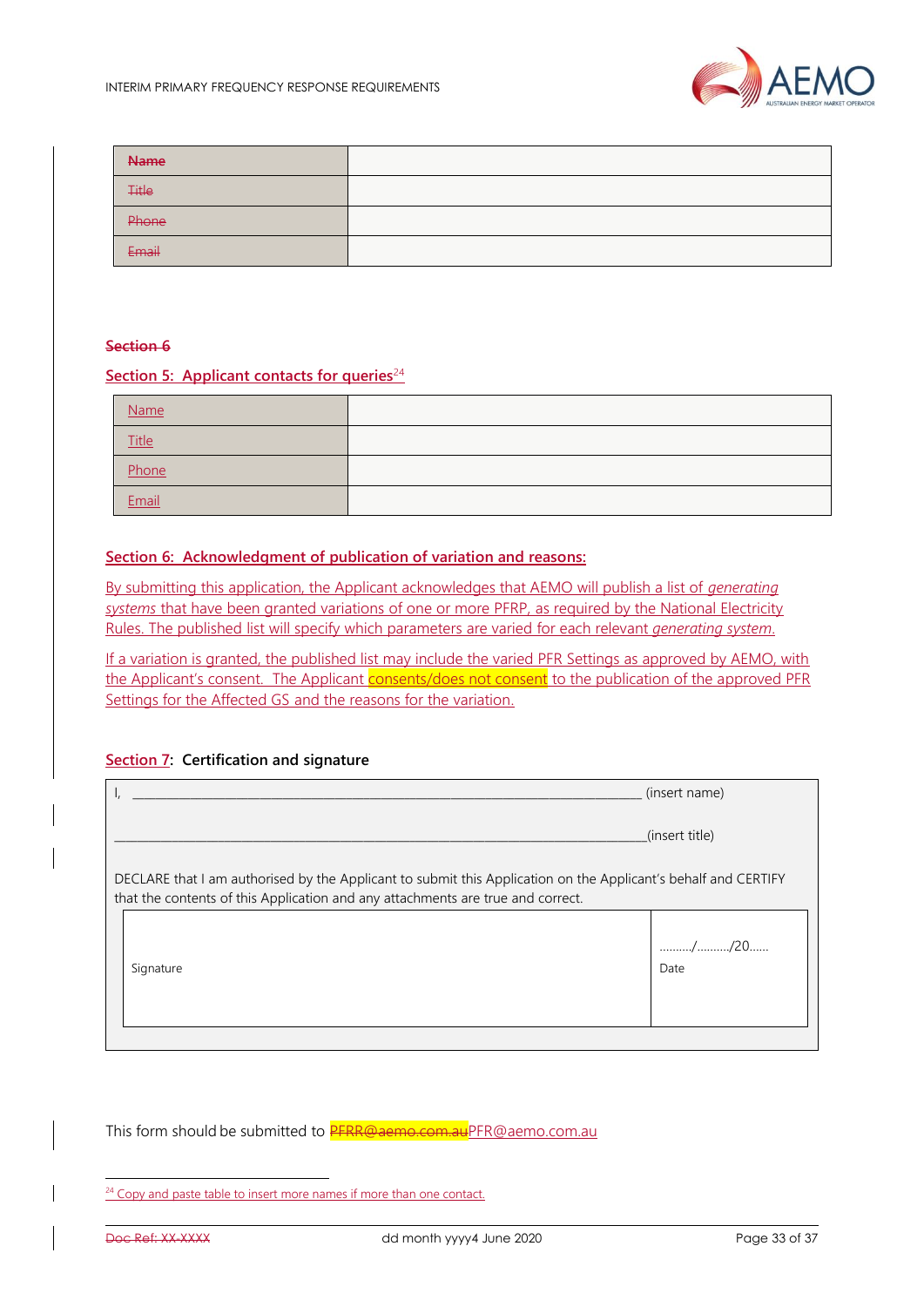

Enquiries about this form should be submitted to PFRR@aemo.com.a[uPFR@aemo.com.au](mailto:PFR@aemo.com.au)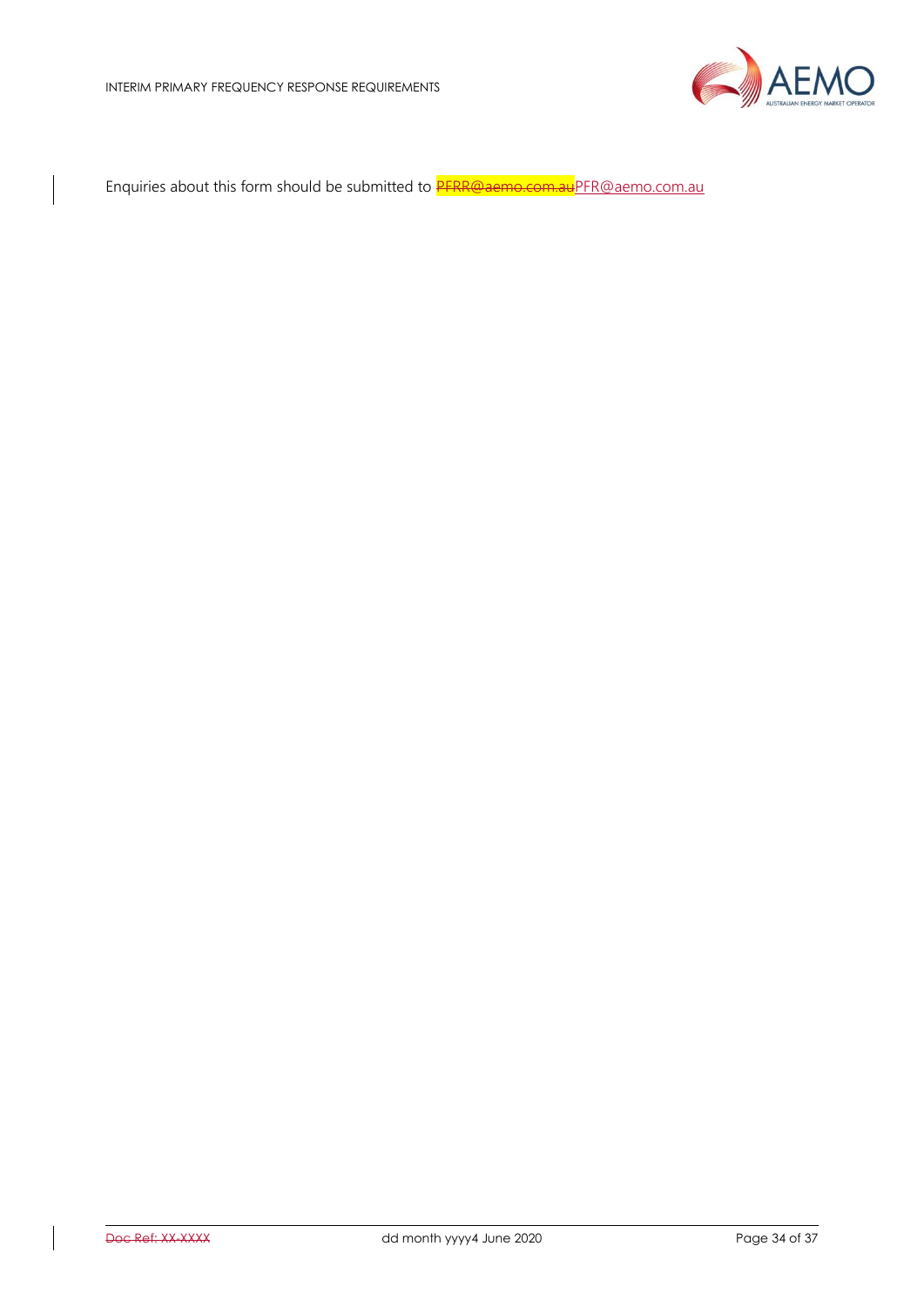

# <span id="page-34-0"></span>**APPENDIX F. PRIMARY FREQUENCY RESPONSE REQUIREMENTS-AEMO RESPONSERESPONSE TO APPLICATION FOR EXEMPTION/VARIATION**

[on AEMO letterhead]

[Name and address of Affected Generator]

Dear [insert as appropriate],

## **Interim Primary Frequency Response Requirements – Exemption/Variation [delete whichever is inapplicable] of [insert name of Affected GS]**

Further to your recent application for exemption/variation [delete as applicable] of [insert name of Affected GS] from the requirements of the Interim Primary Frequency Response Requirements (IPFRR)<sup>25</sup>, AEMO has assessed the information provided by you and had-decided to grant/not grant [delete as applicable] your application for exemption/variation [delete as applicable] on the following grounds/conditions [delete as applicable]:

 $[insert grounds/conditions - adjust as necessary if no conditions]$ 

[If granting variation to requirements, confirm PFR Settings as follows]

Therefore, the PFR Settings for [insert name of Affected GS] are as follows:

| <b>Affected GS Deadband</b> |                          |  |
|-----------------------------|--------------------------|--|
|                             | Under-Frequency Response |  |
| Droop                       | Over-Frequency Response  |  |
| Response Time               |                          |  |

[Next two paragraphs not needed for exemptions]

Please ensure you understand the performance requirements as they apply to each Affected GS, as specified in the PFRR and note your obligations to advise AEMO of any non-compliance.

Should you wish to vary any of these PFR Settings, please refer to the PFRR for the application process.

[If granting variation, confirm tests]

AEMO also wishes to confirm that you will be carrying out tests as follows:

[insert]

AEMO's usual control room procedures will apply prior to, during, and immediately after, testing.

Please ensure you understand the performance requirements as they apply to each Affected GS, as specified in the IPFRR and note your obligations to advise AEMO of any non-compliance.

<sup>&</sup>lt;sup>25</sup> Capitalised terms are defined in the IPFRR.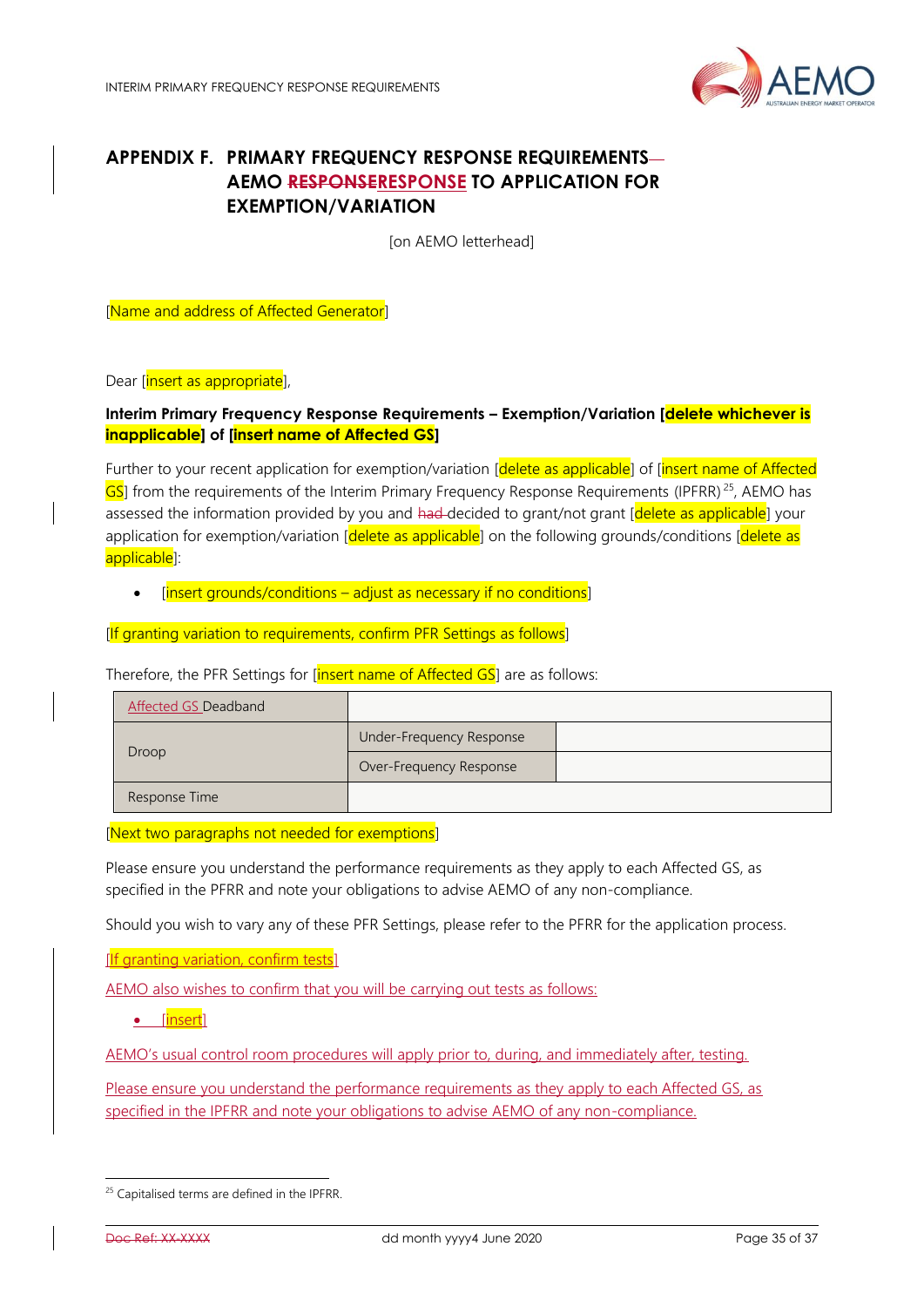

Any queries should be addressed to [insert particulars].

Yours sincerely,

[insert name and title]